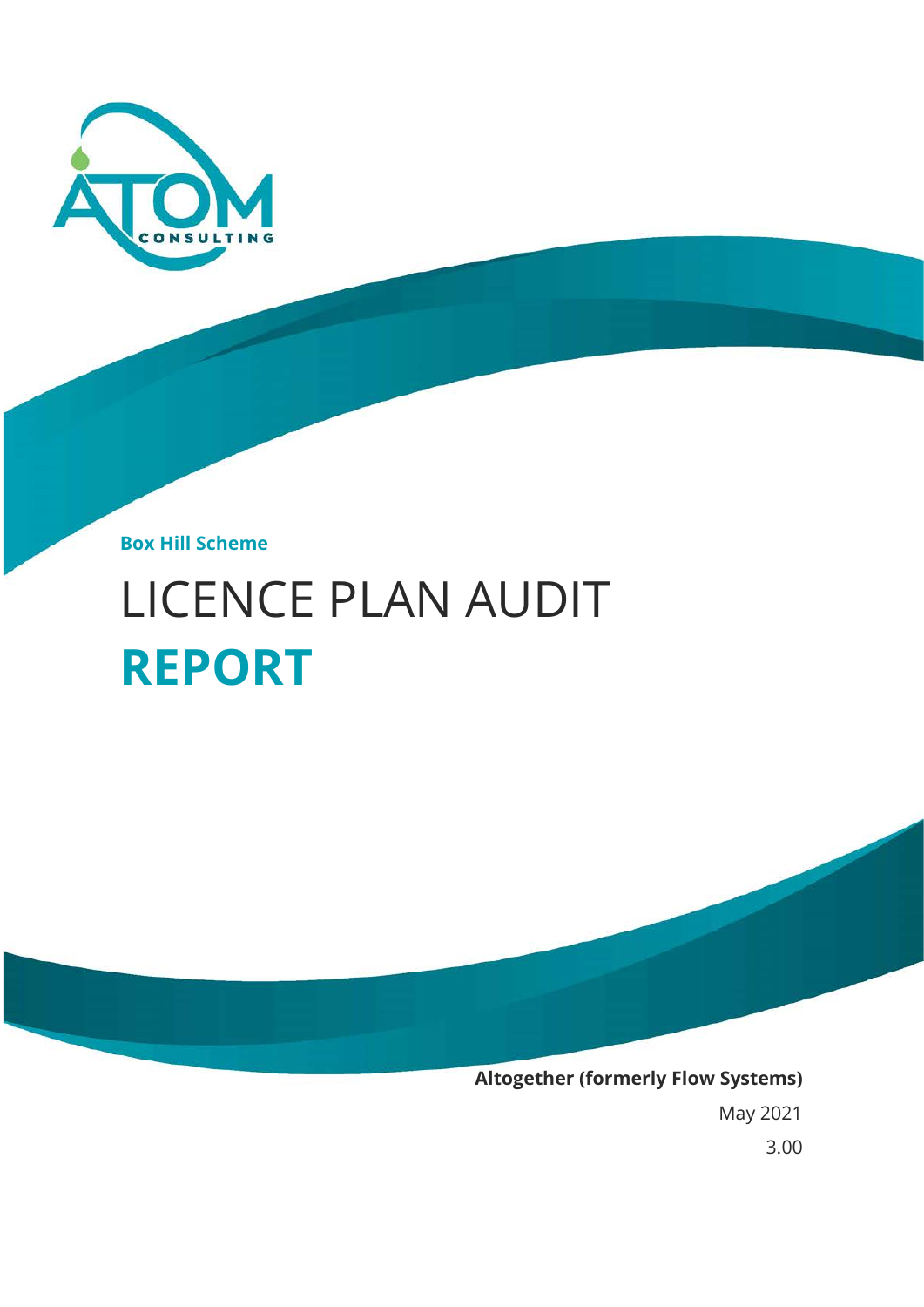| <b>Document</b><br><b>Status:</b> | Version:                                                                                                                            | 3.00           |         |            |  |
|-----------------------------------|-------------------------------------------------------------------------------------------------------------------------------------|----------------|---------|------------|--|
| <b>Document</b>                   | Status                                                                                                                              | <b>Notes</b>   | Version | Date       |  |
| <b>History:</b>                   | Internal draft                                                                                                                      |                | 1.0     | 7/5/2021   |  |
|                                   | Draft report                                                                                                                        | Reviewed by AC | 2.0     | 7/5/2021   |  |
|                                   | Final report                                                                                                                        | Reviewed by NC | 3.0     | 26/05/2021 |  |
|                                   |                                                                                                                                     |                |         |            |  |
| <b>Authors:</b>                   | David Bartley, Annalisa Contos                                                                                                      |                |         |            |  |
| <b>Contact:</b>                   | Annalisa Contos<br><b>Atom Consulting</b><br>65 Cambourne Ave<br>St Ives NSW 2075<br>annalisa@atomconsulting.com.au<br>02 9488 7742 |                |         |            |  |
| <b>File Name:</b>                 | FSY2006P Flow Systems Licence Plan Audit report_Box Hill_v3.0.docx                                                                  |                |         |            |  |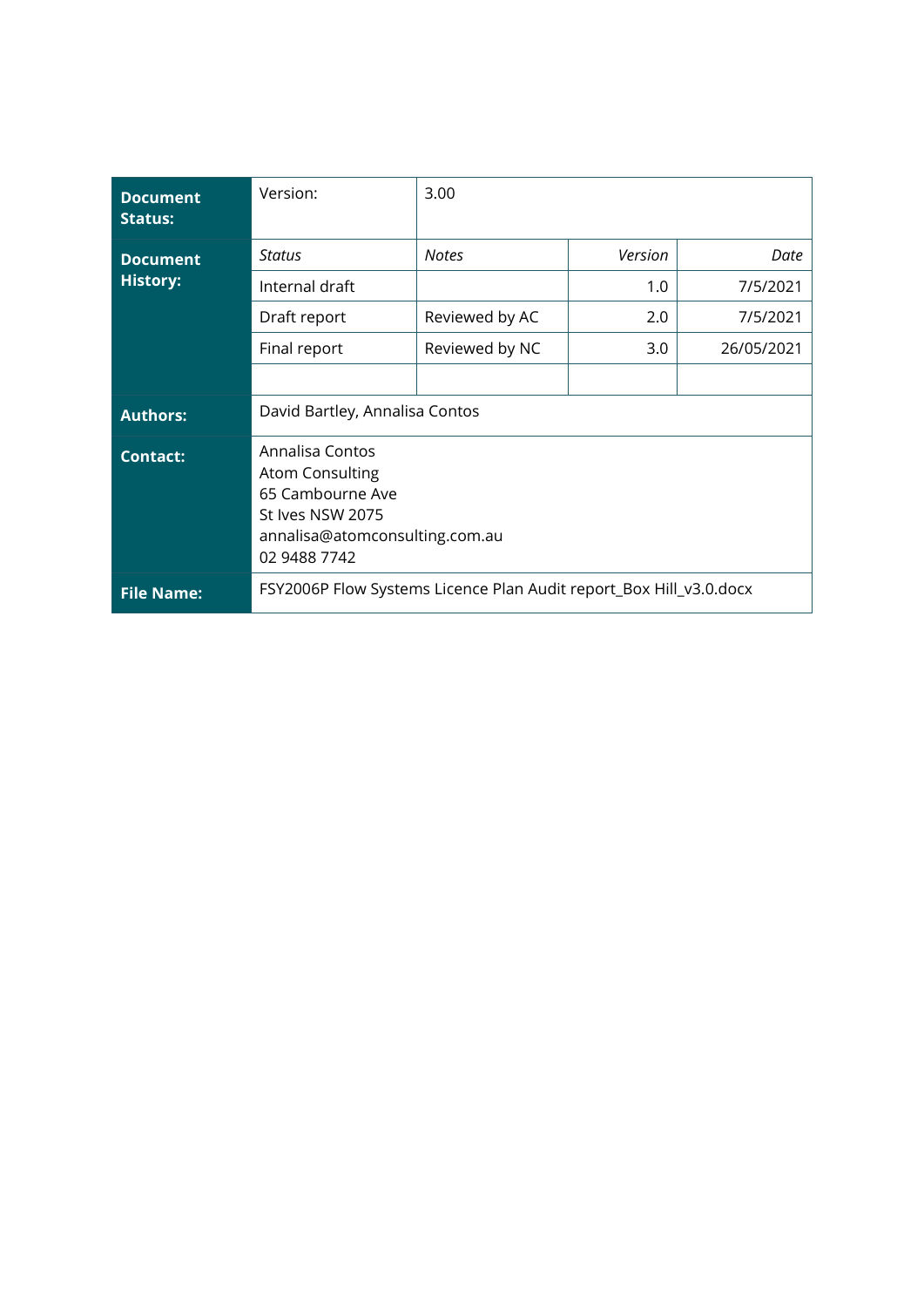## Executive Summary

### **Audit scope**

This report presents the findings of the licence plan audit of Flow Systems Operations Pty Ltd for the Box Hill scheme, conducted in April 2021, consistent with the audit requirements set out in IPART's *Audit Guideline, Water Industry Competition Act 2006 (NSW)* (July 2020).

The audit scope includes the adequacy and currency of the Box Hill Scheme Licence Plans.

The licence plans subject to audit are the:

- Box Hill Water Scheme Management Plan
- Recycled Water Quality Plan

### **Audit findings**

Flow Systems (now called Altogether) have a Recycled Water Quality Plan (RWQP) that details how the AGWR Framework elements, components and actions are met. The Plans' structure is simple yet comprehensively documents how Flow Systems meets the requirements of the AGWR Framework. Documents specific to individual schemes are referenced in the Scheme Management Plan. As the overarching water quality plan (RWQP) were audited in November 2020 for the Cooranbong Licence plan audit, the scope of the Box Hill audit was reduced to:

- Audit scheme specific documentation referenced in the RWQP, including the scheme management plans and relevant supporting documentation
- Confirmation of the process flow diagram on site
- Assess progress of the recommendations relating to the Stage 2 audit of the overarching documentation.

A summary of compliance for the Box Hill Water Quality Plans (recycled) is shown in [Table i-i.](#page-2-0)

The Licence Plans as a whole are considered adequate, with a few deficiencies noted in relation to scheme descriptions and updating of documentation following scheme expansion. These are considered non-material. Recommendations have been included to address these shortcomings.

<span id="page-2-0"></span>**Table i-i. Summary of compliance with Box Hill Scheme Water Quality Licence Plans** 

| <b>Requirement</b>                             | Licence Plan                  | <b>Compliance</b>             |
|------------------------------------------------|-------------------------------|-------------------------------|
| WIC Regulation Schedule 1<br>clause $7(1)$ (b) | Water quality plan (recycled) | Non-compliant non<br>material |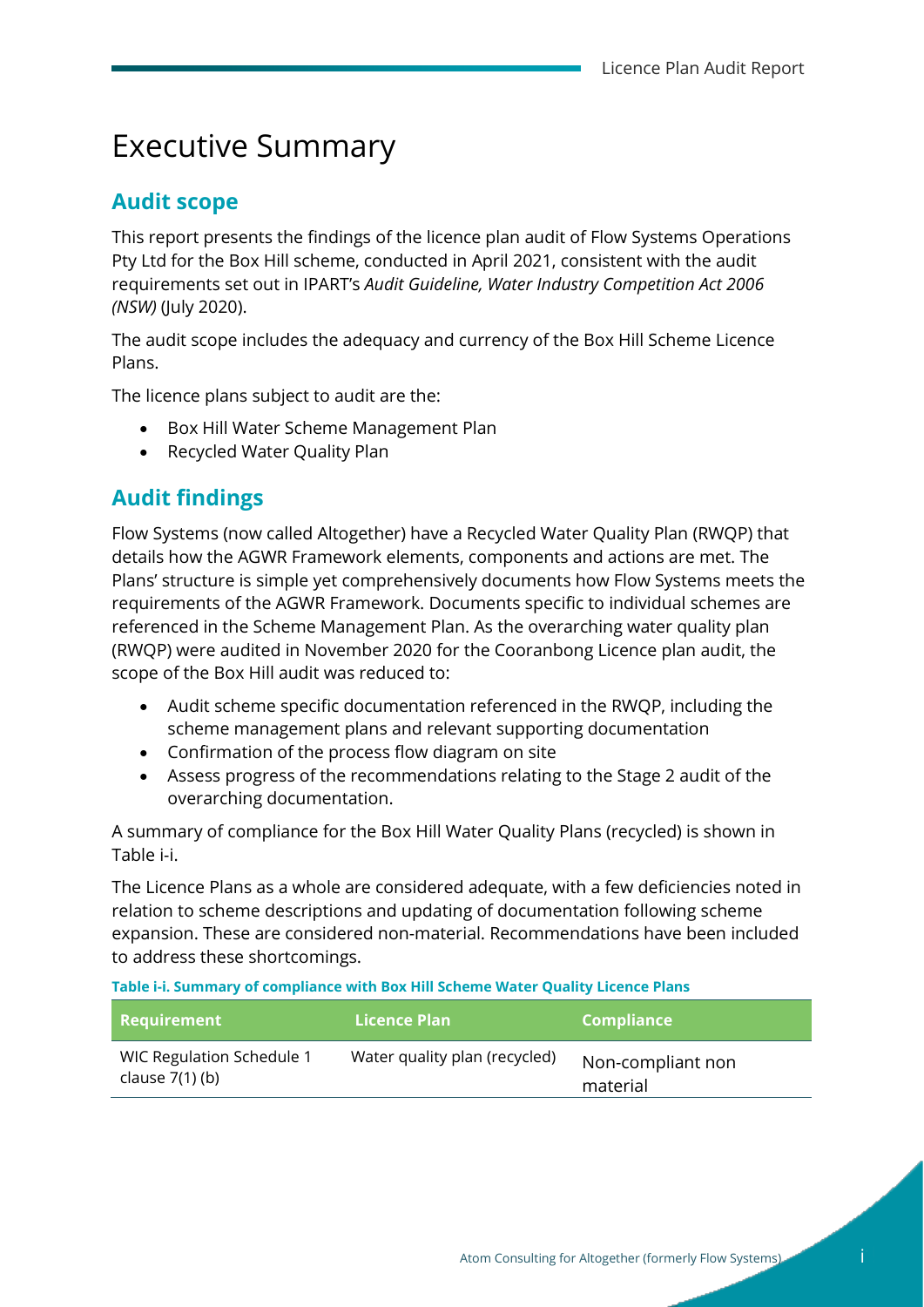### **Recommendations**

Two audit recommendations were made for the Box Hill Water Quality Licence Plans:

- Recommendation RW 2.1: Review and updated the Box Hill process flow diagram to accurately reflect current arrangements.
- Recommendation RW 5.1: Review and update the Box Hill DIZ Standard operating procedure reference to the automatic control valve to commence irrigating.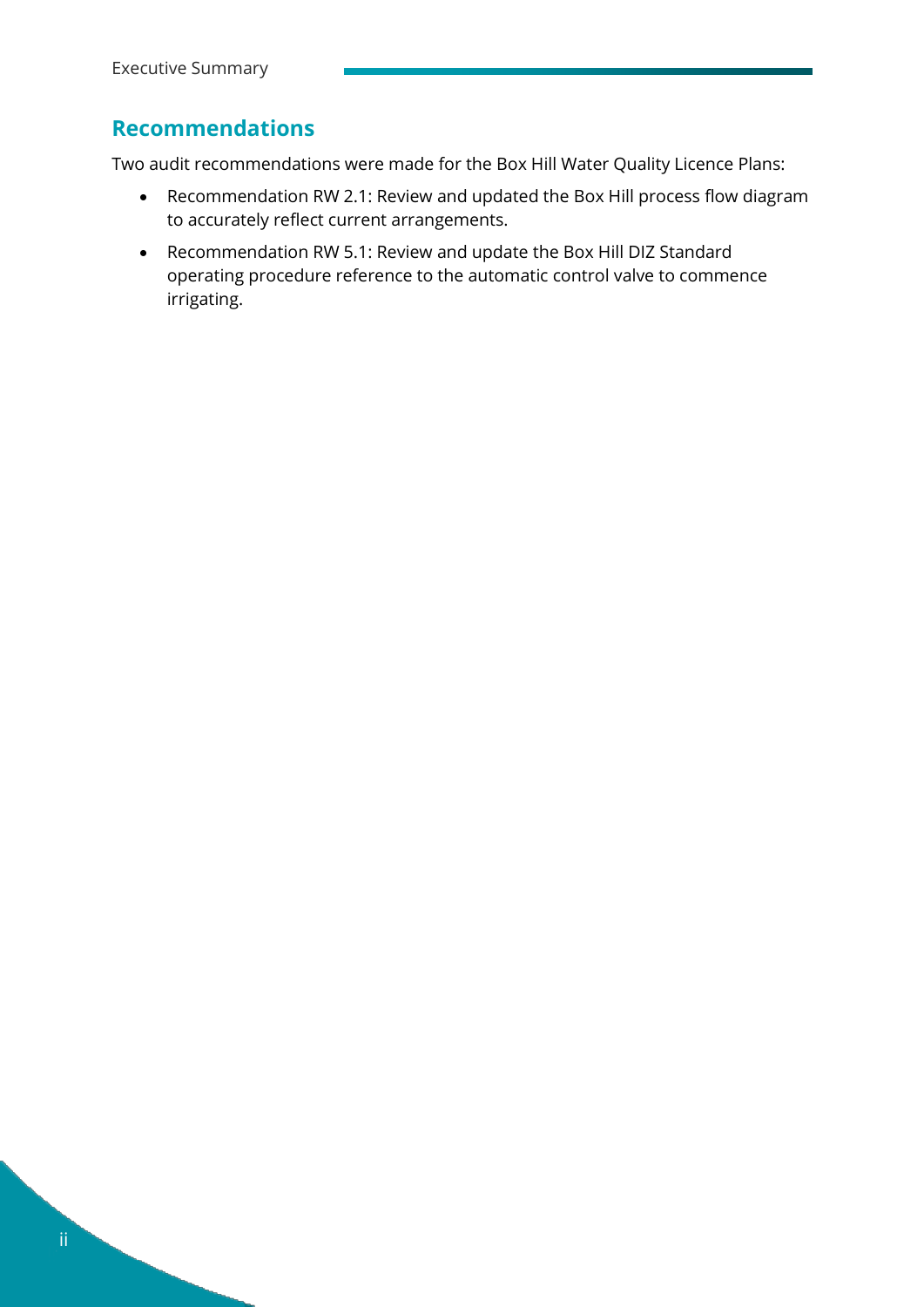÷

## Contents

| $\mathbf{1}$ |     |       |  |  |  |  |  |
|--------------|-----|-------|--|--|--|--|--|
|              | 1.1 |       |  |  |  |  |  |
|              | 1.2 |       |  |  |  |  |  |
| $\mathbf{2}$ |     |       |  |  |  |  |  |
|              | 2.1 |       |  |  |  |  |  |
|              |     | 2.1.1 |  |  |  |  |  |
|              | 2.2 |       |  |  |  |  |  |
|              | 2.3 |       |  |  |  |  |  |
|              | 2.4 |       |  |  |  |  |  |
|              | 2.5 |       |  |  |  |  |  |
| 3            |     |       |  |  |  |  |  |
| 4            |     |       |  |  |  |  |  |
|              | 4.1 |       |  |  |  |  |  |
|              |     | 4.1.1 |  |  |  |  |  |
|              |     | 4.1.2 |  |  |  |  |  |
|              |     | 4.1.3 |  |  |  |  |  |
|              |     | 4.1.4 |  |  |  |  |  |
|              |     |       |  |  |  |  |  |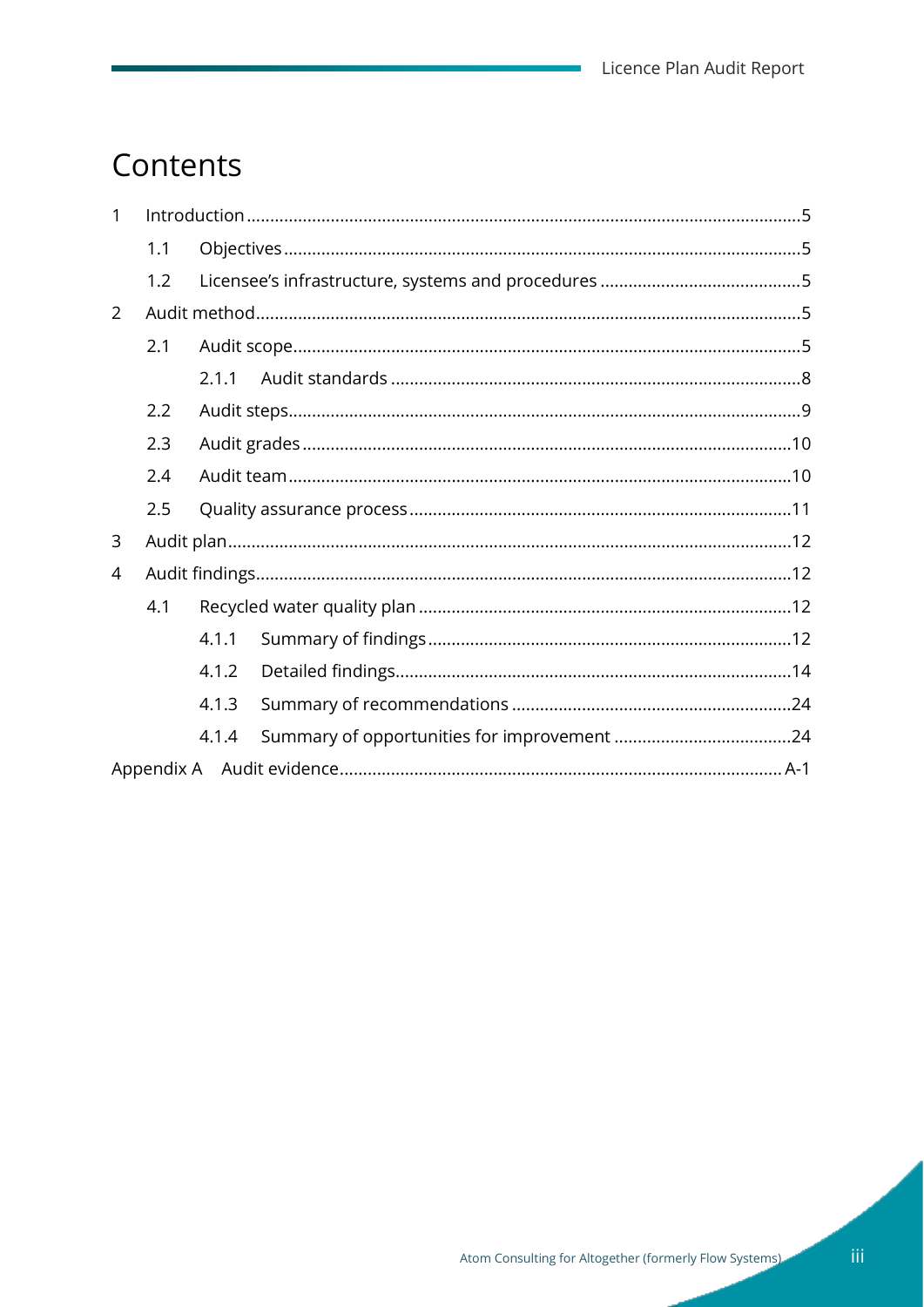## Tables

| Table i-i. Summary of compliance with Box Hill Scheme Water Quality Licence |  |
|-----------------------------------------------------------------------------|--|
|                                                                             |  |
| Table 2-2. Recycled water licence plan audit reduced scope summary 6        |  |
|                                                                             |  |
|                                                                             |  |
|                                                                             |  |
| Table 3-1 Box Hill Scheme Management Plan licence plan audit plan 12        |  |
|                                                                             |  |
| Table 4-2. Audit findings against the AGWR Framework - reduced scope14      |  |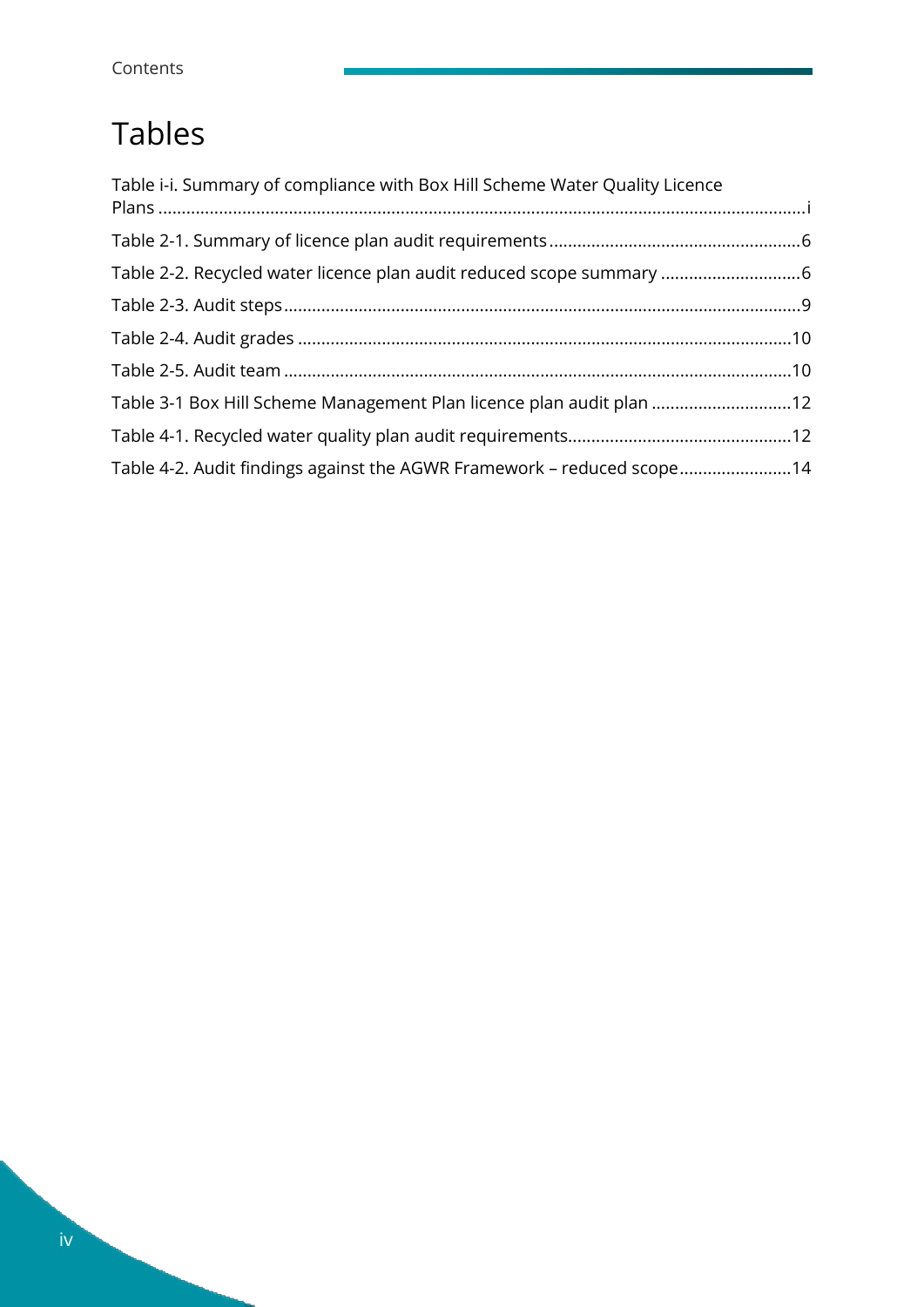## <span id="page-6-0"></span>1 Introduction

## <span id="page-6-1"></span>**1.1 Objectives**

This report presents the findings of the licence plan audit of Flow Systems Operations Pty Ltd for the Box Hill scheme, consistent with audit requirements set out in IPART's *Audit Guideline, Water Industry Competition Act 2006 (NSW)* (July 2020).

### <span id="page-6-2"></span>**1.2 Licensee's infrastructure, systems and procedures**

On 12 January 2021 Flow Systems changed its name to Altogether. We refer to Flow Systems as the service provider throughout this report as it was Flow Systems' licence plans that were audited.

Flow Systems operations and obligations are managed through an integrated Business Management System (BMS), independently certified to:

- AS/NZS ISO 9001 Quality Management Systems
- AS/NZS ISO 14001 Environmental Management System
- AS/NZS 4801 Work Health and Safety Management Systems
- OHSAS 18001:2007 Occupational Health and Safety Management Systems.

The BMS is managed through a SharePoint site. As Flow Systems operate a number of schemes under the *Water Industry Competition Act 2006* (NSW) it has a cross-functional approach to its systems and procedures. It has overarching documents including its:

- Recycled Water Quality Plan
- Infrastructure Operating Plan
- Incident Management Plan
- Asset Management Plan
- Monitoring and Sampling Plan

These are supported by both utility-wide and scheme-specific documentation. The documents that detail how Flow Systems meets their licence plan requirements are called up in these plans. We have recorded the documents we audited as part of these plans in Appendix A.

## <span id="page-6-3"></span>2 Audit method

### <span id="page-6-4"></span>**2.1 Audit scope**

The audit scope includes the adequacy and currency of the Box Hill Licence Plans.

The licence plans subject to audit were the:

- Box Hill Scheme Management Plan
- Recycled Water Quality Plan

Verification of onsite infrastructure to test the accuracy of the process flow diagram was conducted as part of this audit.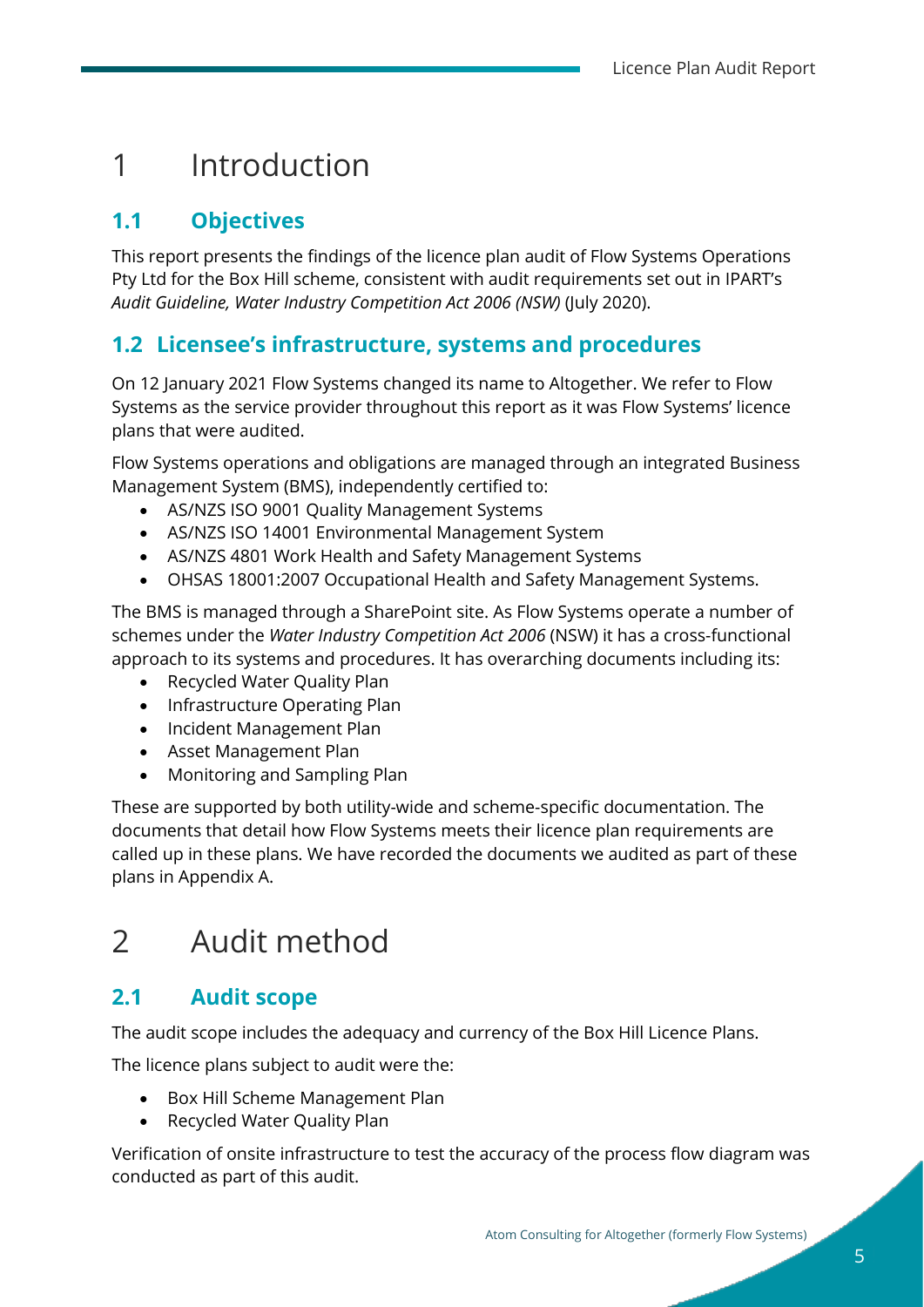The following informed the audit criteria:

- Audit Guideline, Water Industry Competition Act 2006 (NSW) (IPART July 2020)
- Water Industry Competition Regulation requirements
- AS/NZS 19011:2019 Guidelines for Auditing Management Systems.

#### **Table 2-1. Summary of licence plan audit requirements**

| <b>Requirement</b>                      | <b>Details</b>                                                                                                                                                                                                                                                                                                                                                                                                    |
|-----------------------------------------|-------------------------------------------------------------------------------------------------------------------------------------------------------------------------------------------------------------------------------------------------------------------------------------------------------------------------------------------------------------------------------------------------------------------|
| Audit                                   | <b>Water Quality Plan audit</b>                                                                                                                                                                                                                                                                                                                                                                                   |
| Guidelines                              | Audits the adequacy of a licensee's Water Quality Plan, and its compliance<br>with legislative requirements, in accordance with the requirements of<br>Schedule 1 clause 7(1) of the WIC Regulation.                                                                                                                                                                                                              |
|                                         | A licensee's Water Quality Plan for drinking water or non-potable water must<br>be consistent with the actions outlined in the 12 framework elements of the<br>ADWG (for drinking water) and the AGWR (for non-potable water).                                                                                                                                                                                    |
| <b>WIC</b>                              | 7 Water quality plans                                                                                                                                                                                                                                                                                                                                                                                             |
| Regulation<br>Schedule 1<br>clause 7(1) | (1) Before commencing to operate water infrastructure commercially, the<br>licensed network operator for the infrastructure must prepare, and forward to<br>IPART, a water quality plan, in relation to the water supplied from the<br>infrastructure, that specifies:                                                                                                                                            |
|                                         | (a) if the water so supplied is drinking water, how the 12 elements of the<br>framework for the management of drinking water quality, as detailed in<br>the Australian Drinking Water Guidelines, have been addressed and will be<br>implemented, and                                                                                                                                                             |
|                                         | (b) if the water so supplied is non-potable water, how the 12 elements of<br>the framework for the management of recycled water quality and use, as<br>detailed in the Australian Guidelines for Water Recycling, have been<br>addressed and will be implemented and, having regard to those<br>guidelines, the purposes for which the water may be used and the<br>purposes for which the water may not be used. |

As the overarching water quality plan (RWQP) was audited in November 2020 for the Cooranbong Licence plan audit, the scope of the Box Hill audit was reduced to:

- Audit scheme specific documentation referenced in the RWQP, including the scheme management plans and relevant supporting documentation (se[e Table](#page-7-0)  [2-2\)](#page-7-0)
- Confirmation of the process flow diagram on site
- Assess progress of the recommendations relating to the audit of the overarching documentation that relates to the Box Hill scheme.

A summary of the elements and documents to be audited are shown in [Table 2-2](#page-7-0) for the RWQMP.

<span id="page-7-0"></span>

| Table 2-2. Recycled water licence plan audit reduced scope summary |  |  |
|--------------------------------------------------------------------|--|--|
|--------------------------------------------------------------------|--|--|

| <b>Elements</b>   | Component                   | Scope System documents |
|-------------------|-----------------------------|------------------------|
| Commitment to 1.1 | Responsible use of recycled |                        |
| responsible use   | water                       |                        |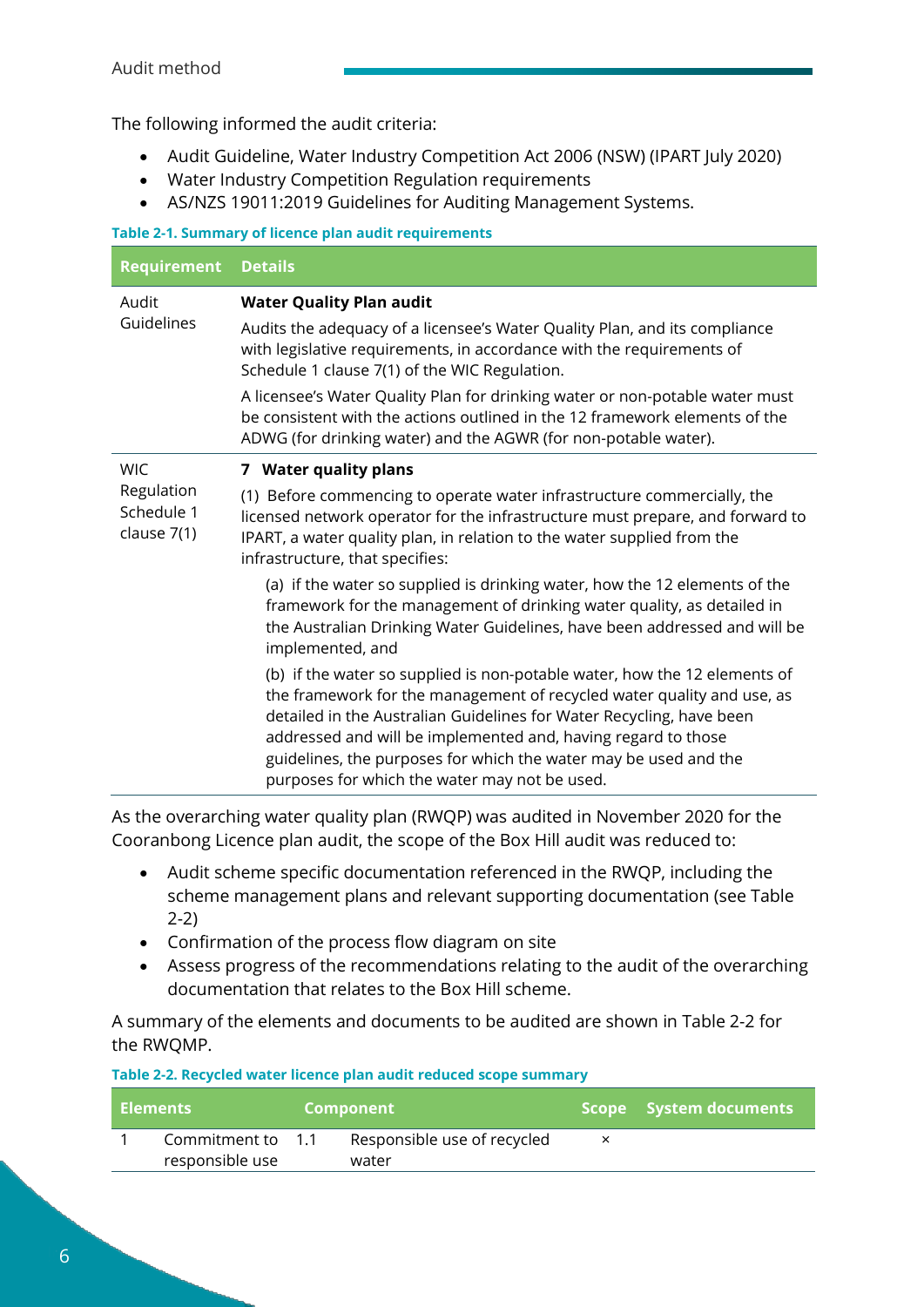ï

| <b>Elements</b> |                                                  | <b>Component</b> |                                                                                                 | <b>Scope</b> | <b>System documents</b>                                                                                              |
|-----------------|--------------------------------------------------|------------------|-------------------------------------------------------------------------------------------------|--------------|----------------------------------------------------------------------------------------------------------------------|
|                 | and<br>management<br>of recycled                 | 1.2              | Regulatory and Formal<br>Requirements                                                           | ✓            | <b>WICA Responsibilities</b><br>and Authorities<br>Matrix                                                            |
|                 | water quality                                    | 1.3              | Partnerships and<br>engagement of stakeholders<br>(including the public)                        | ✓            | Stakeholder and<br>emergency contact<br>list                                                                         |
|                 |                                                  | 1.4              | Recycled water policy                                                                           | ×            |                                                                                                                      |
| $\overline{2}$  | Assessment of<br>the recycled<br>water system    | 2.1              | Source of recycled water,<br>intended uses, receiving<br>environments and routes of<br>exposure | ✓            | Risk assessment<br>documentation<br>System description<br>Process flow diagram                                       |
|                 |                                                  | 2.2              | Recycled water system<br>analysis                                                               | $\checkmark$ |                                                                                                                      |
|                 |                                                  | 2.3              | Assessment of Water Quality<br>Data                                                             | ✓            |                                                                                                                      |
|                 |                                                  | 2.4              | Hazard Identification and<br><b>Risk Assessment</b>                                             | $\checkmark$ |                                                                                                                      |
| 3               | Preventive<br>measures for                       | 3.1              | Preventative Measures and<br><b>Multiple Barriers</b>                                           | ✓            | Scheme risk register                                                                                                 |
|                 | recycled<br>water<br>management                  | 3.2              | Critical control points                                                                         | ✓            | Critical control point<br>documentation                                                                              |
| 4               | Operational<br>procedures and<br>process control | 4.1              | Operational procedures                                                                          | ✓            | <b>O&amp;M Manual</b><br>Operational<br>procedures                                                                   |
|                 |                                                  | 4.2              | Operational monitoring                                                                          | ✓            | Scheme specific<br>monitoring and<br>sampling programme                                                              |
|                 |                                                  | 4.3              | Operational corrections                                                                         | $\checkmark$ | Critical control point<br>documentation<br>Scheme - Out of<br>Specification<br>Corrective Action<br>Work Instruction |
|                 |                                                  | 4.4              | Equipment capability and<br>maintenance                                                         | ✓            | <b>O&amp;M Manual</b>                                                                                                |
|                 |                                                  | 4.5              | Materials and chemicals                                                                         | ✓            | <b>O&amp;M Manual</b>                                                                                                |
| 5               | Verification of<br>recycled water<br>quality and | 5.1              | Recycled water quality<br>monitoring                                                            | ✓            | Scheme specific<br>monitoring and<br>sampling programme                                                              |
|                 | environmental<br>performance                     | 5.2              | Application site and receiving<br>environment monitoring                                        | ✓            | Irrigation<br>Management Plans                                                                                       |
|                 |                                                  | 5.3              | Documentation and reliability                                                                   | ✓            | Scheme specific<br>monitoring and<br>sampling programme                                                              |
|                 |                                                  | 5.4              | Consumer satisfaction                                                                           | ×            |                                                                                                                      |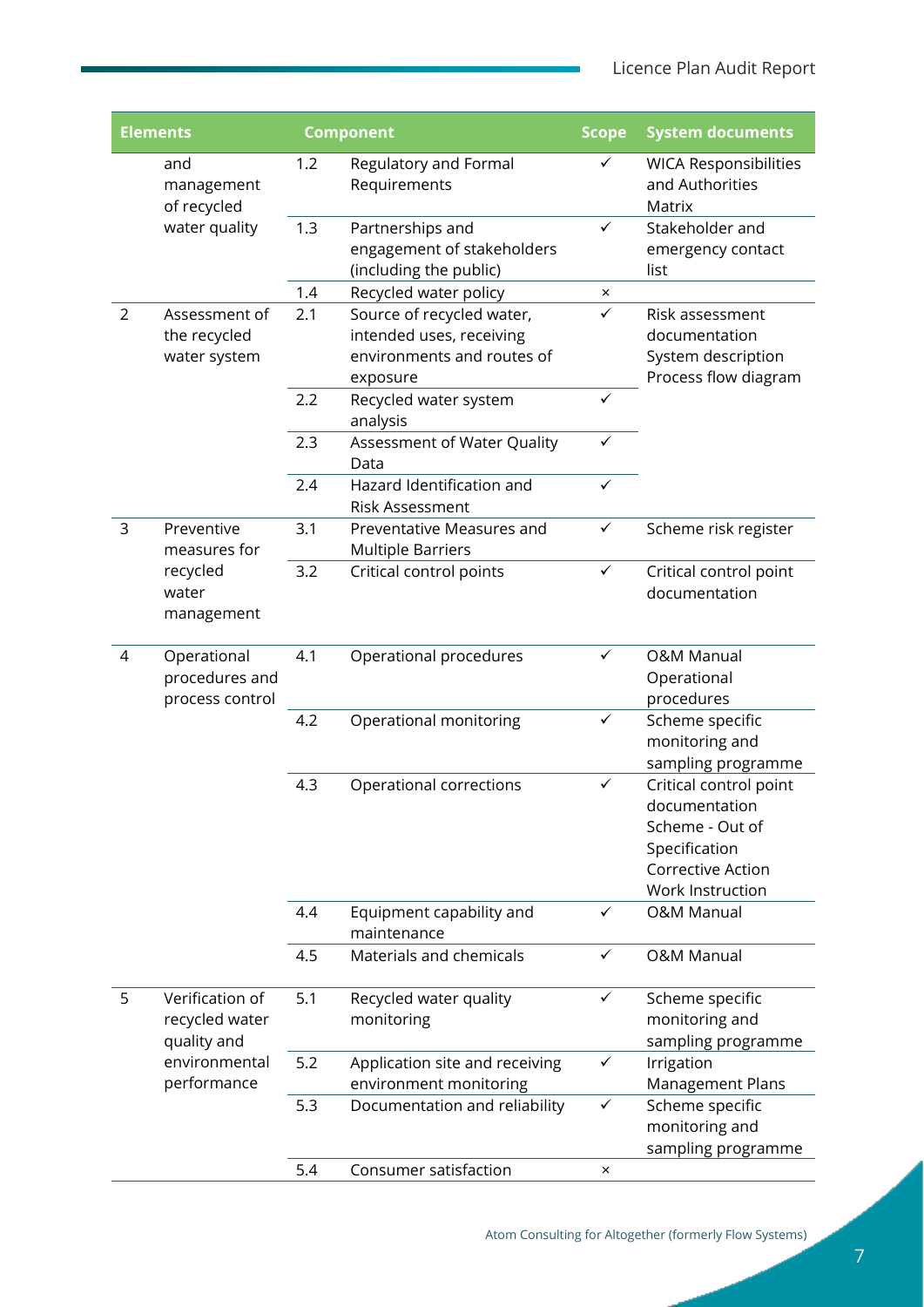#### Audit method

| <b>Elements</b> |                                               |      | <b>Component</b>                                                  | <b>Scope</b>   | <b>System documents</b>                                                                                                                 |
|-----------------|-----------------------------------------------|------|-------------------------------------------------------------------|----------------|-----------------------------------------------------------------------------------------------------------------------------------------|
|                 |                                               | 5.5  | Short-term evaluation of<br>results                               | $\times$       |                                                                                                                                         |
|                 |                                               | 5.6  | Corrective responses                                              | ×              |                                                                                                                                         |
| 6               | Management of<br>incidents and<br>emergencies | 6.1  | Communication                                                     | $\checkmark$   | Stakeholder and<br>emergency contact<br>list                                                                                            |
|                 |                                               | 6.2  | Incident and emergency<br>response protocols                      | ✓              | Scheme notification<br>forms<br>Scheme - Out of<br>Specification<br>Corrective Action<br>Work Instruction<br>Scheme emergency<br>manual |
| $\overline{7}$  | Operator,<br>contractor and<br>end user       | 7.1  | Operator, contractor and end<br>user awareness and<br>involvement | $\pmb{\times}$ |                                                                                                                                         |
|                 | awareness and<br>training                     | 7.2  | Operator, contractor and end<br>user training                     | $\times$       |                                                                                                                                         |
| 8               | Community<br>Involvement<br>and               | 8.1  | Consultation with users of<br>recycled water and the<br>community | $\times$       |                                                                                                                                         |
|                 | awareness                                     | 8.2  | Communication and<br>education                                    | $\times$       |                                                                                                                                         |
| 9               | Validation,                                   | 9.1  | Validation of processes                                           | $\times$       |                                                                                                                                         |
|                 | research and<br>development                   | 9.2  | Design of equipment                                               | ×              |                                                                                                                                         |
|                 |                                               | 9.3  | Investigative studies and<br>research monitoring                  | ×              |                                                                                                                                         |
| 10              | Documentation<br>and reporting                | 10.1 | Management of<br>documentation and records                        | $\times$       |                                                                                                                                         |
|                 |                                               | 10.2 | Reporting                                                         | ×              |                                                                                                                                         |
| 11              | Evaluation and<br>audit                       | 11.1 | Long-term evaluation of<br>results                                | $\times$       |                                                                                                                                         |
|                 |                                               | 11.2 | Audit of recycled Water<br>Quality management                     | $\times$       |                                                                                                                                         |
| 12              | Review and                                    | 12.1 | Review by senior managers                                         | $\times$       |                                                                                                                                         |
|                 | continual<br>improvement                      | 12.2 | Recycled water quality<br>management improvement<br>plan          | ×              |                                                                                                                                         |

#### <span id="page-9-0"></span>2.1.1 Audit standards

In conducting this audit, we adopted the audit standard *AS/NZS ISO 19011:2019 Guidelines for auditing management systems*. This standard ensures that the audit is conducted in accordance with an established and recognised audit protocol.

Regard was also given to the following standards/guidelines, especially where these provide specific detail that are appropriate to this audit: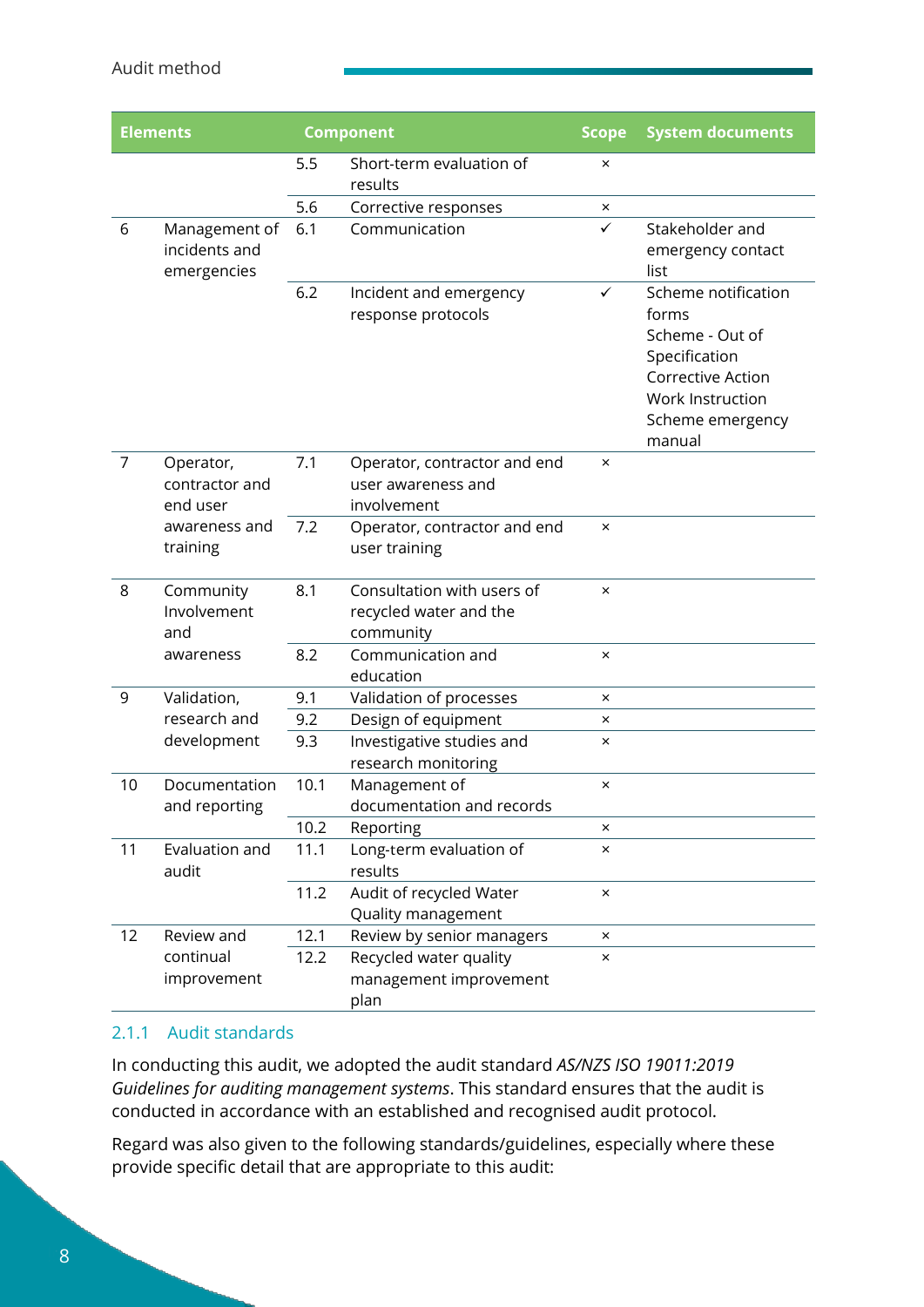- Audit Guideline, *Water Industry Competition Act 2006* (NSW) (IPART July 2020)
- ASAE 3100 (2017) Compliance Engagements issued by the Auditing and Assurance Standards Board
- ISO/IEC 17021-1:2015 Conformity Assessment Requirements for bodies providing audit and certification of management systems (contains principles and requirements for the competence, consistency and impartiality of the audit and certification of management systems of all types).

### <span id="page-10-0"></span>**2.2 Audit steps**

A summary of audit steps is shown in [Table 2-3.](#page-10-1)

<span id="page-10-1"></span>

| <b>Step</b> | Item                              | <b>Details</b>                                                                                                     |
|-------------|-----------------------------------|--------------------------------------------------------------------------------------------------------------------|
| Step 1      | Initiation                        | Licensee initiates audit via WILMA (Water Industry<br>Licence Management Application)                              |
|             | Engagement of approved<br>auditor | Licensee engages approved auditor to undertake<br>audit                                                            |
|             | Audit proposal                    | Auditor develops audit proposal and provides it to<br>licensee for submission to IPART via WILMA                   |
|             |                                   | Licensee submits the audit proposal to IPART for<br>approval via WILMA                                             |
|             |                                   | IPART reviews proposal                                                                                             |
|             |                                   | IPART approves audit proposal                                                                                      |
| Step 2      | Opening meeting                   | Auditor conducts opening meeting                                                                                   |
|             | Audit interviews                  | Auditor undertakes interviews                                                                                      |
| Step 3      | Draft audit report                | Auditor prepares draft audit report and submits it via<br><b>WILMA</b>                                             |
|             |                                   | Licensee and IPART review draft audit report                                                                       |
|             |                                   | Opportunity for comment on the draft audit report                                                                  |
|             | Final audit report                | Auditor finalises audit report                                                                                     |
|             | Final audit report submission     | Auditor submits final report to IPART via WILMA                                                                    |
| Step 4      | Non-compliance matters            | Non-compliance matters will be addressed in<br>accordance with IPART's Compliance and<br><b>Enforcement Policy</b> |

Source**:** Audit Guideline, *Water Industry Competition Act 2006* (NSW) (IPART, July 2020)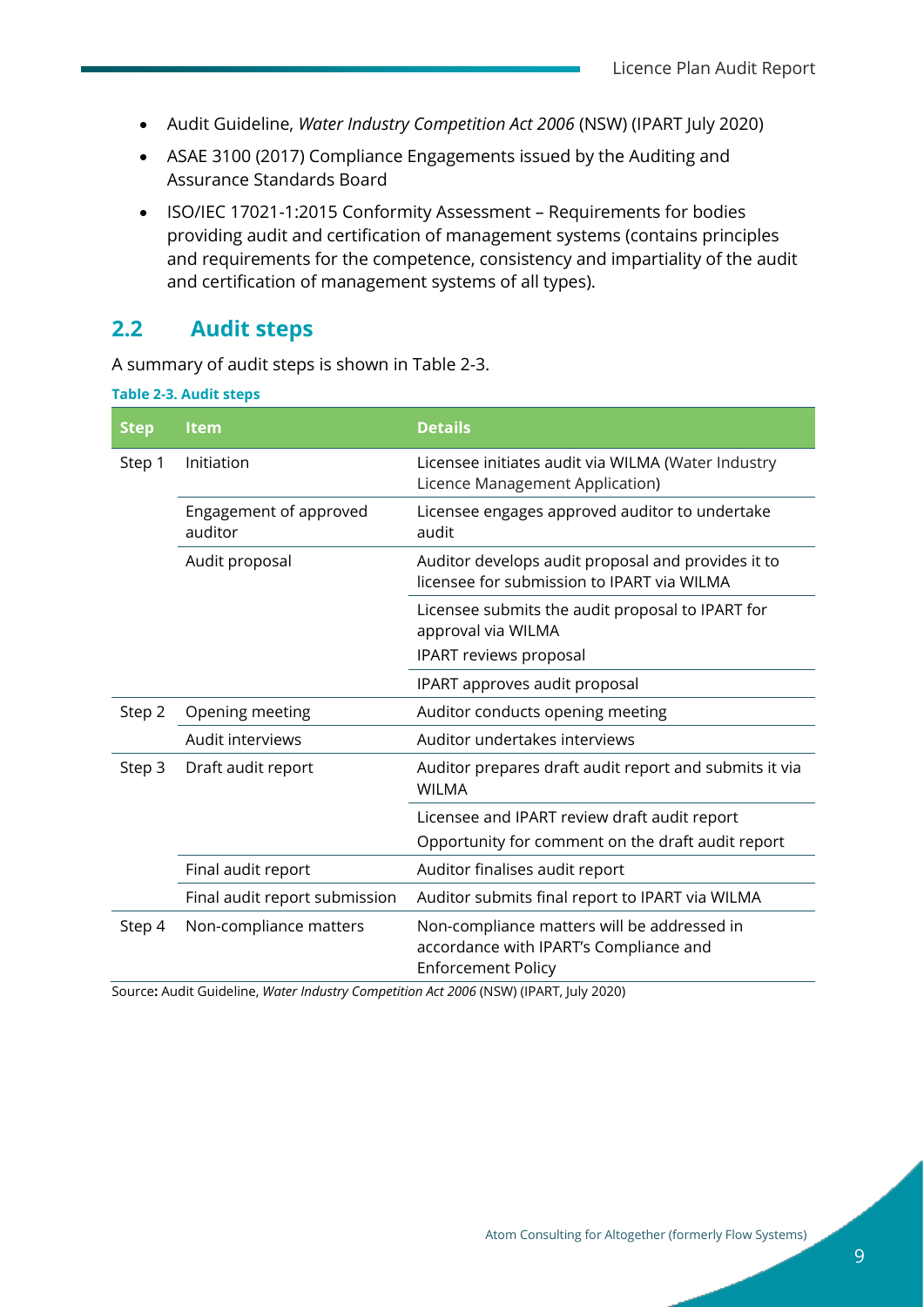## <span id="page-11-0"></span>**2.3 Audit grades**

The audit grade definitions used in assessing the auditee's performance against the requirements are set out in [Table 2-4.](#page-11-2)

| Grade                            | <b>Detail</b>                                                                                                                                                                                                                                             |
|----------------------------------|-----------------------------------------------------------------------------------------------------------------------------------------------------------------------------------------------------------------------------------------------------------|
| Compliant                        | Sufficient evidence is available to confirm that the requirements<br>have been met.                                                                                                                                                                       |
| Non-compliant (non-<br>material) | Sufficient evidence is not available to confirm that the requirements<br>have been met and the deficiency does not adversely impact the<br>ability of the licensee to achieve defined objectives or assure<br>controlled processes, products or outcomes. |
| Non-compliant<br>(material)      | Sufficient evidence is not available to confirm the requirements have<br>been met and the deficiency does adversely impact the ability of the<br>licensee to achieve defined objectives or assure controlled<br>processes, products or outcomes.          |
| No requirement                   | There is no requirement for the licensee to meet this criterion within<br>the audit period.                                                                                                                                                               |

#### <span id="page-11-2"></span>**Table 2-4. Audit grades**

Source**:** Audit Guideline, *Water Industry Competition Act 2006* (NSW) (IPART, July 2020)

### <span id="page-11-1"></span>**2.4 Audit team**

The audit team qualifications are shown in [Table 2-5.](#page-11-3)

#### <span id="page-11-3"></span>**Table 2-5. Audit team**

| Team Member           | <b>Details</b>                                                                                                                                                                                       |  |  |
|-----------------------|------------------------------------------------------------------------------------------------------------------------------------------------------------------------------------------------------|--|--|
| Dr Annalisa<br>Contos | Dr Annalisa Contos holds the following auditor qualifications:<br>1. A registered Exemplar Global lead auditor (Certificate No.<br>113465):                                                          |  |  |
| Lead Auditor          | Exemplar Global -DW (Drinking Water)<br>a.<br>Exemplar Global -RW (Recycled Water)<br>b.<br>Exemplar Global TL-AU (Lead Auditor)<br>C.<br>2. NSW IPART (Independent Pricing and Regulatory Tribunal) |  |  |
|                       | qualified:<br>Lead Auditor and Area Specialist Drinking Water Quality<br>a.                                                                                                                          |  |  |
|                       | b. Lead Auditor and Area Specialist Licence and Regulatory<br>Compliance                                                                                                                             |  |  |
|                       | c. Lead Auditor and Area Specialist Infrastructure<br>Performance                                                                                                                                    |  |  |
|                       | d. Lead Auditor and Area Specialist Recycled Water Quality                                                                                                                                           |  |  |
|                       | Lead Auditor and Area Specialist Sewage Management<br>e.<br>Area Specialist Environmental Management<br>f.                                                                                           |  |  |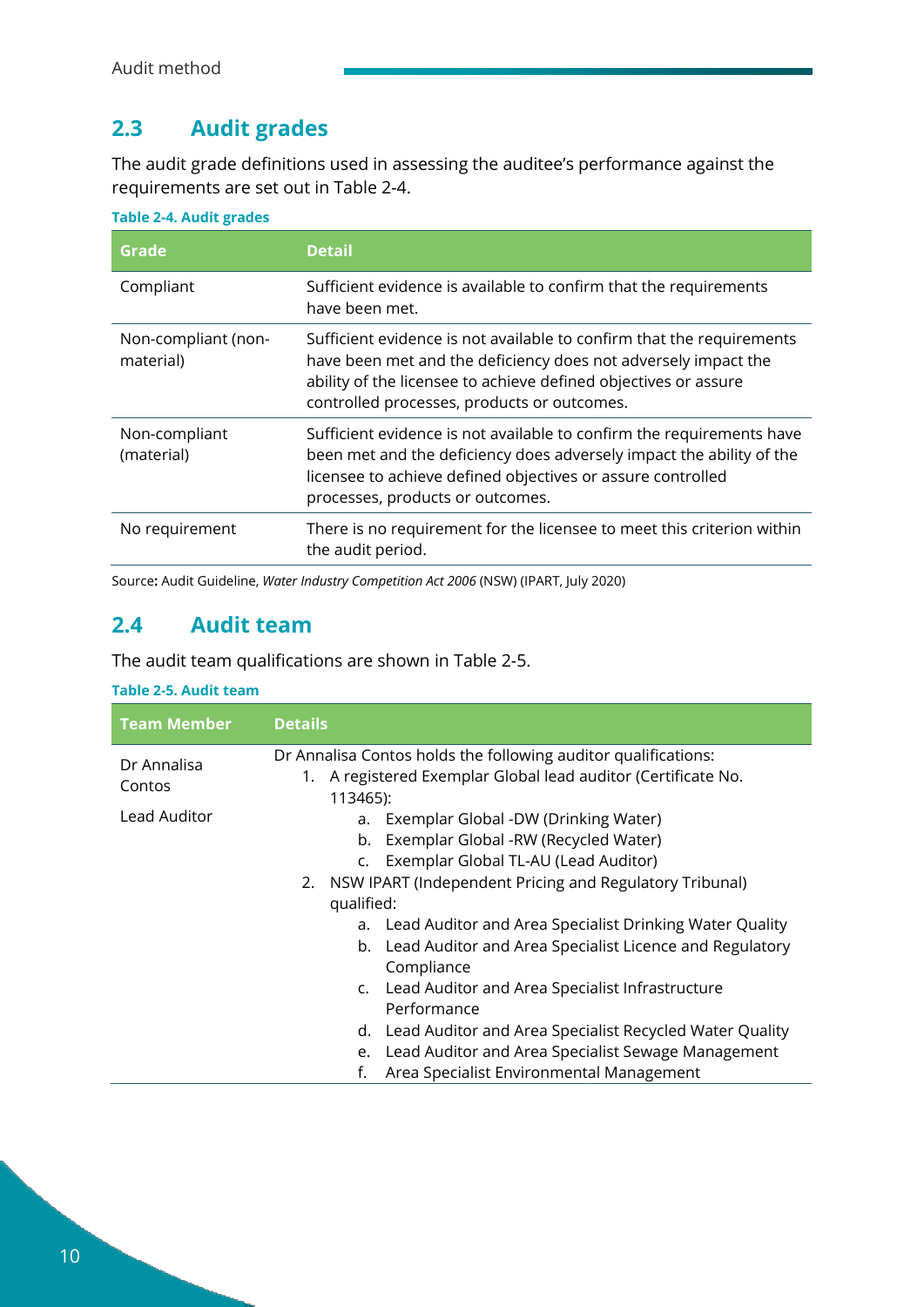| <b>Team Member</b>   | <b>Details</b>                                                           |  |
|----------------------|--------------------------------------------------------------------------|--|
| David Bartley        | David Bartley holds the following auditor qualifications:                |  |
|                      | 1. A registered Exemplar Global lead auditor (Certificate No.            |  |
| Auditor              | 206802):                                                                 |  |
|                      | Exemplar Global -DW (Drinking Water)<br>a.                               |  |
|                      | Exemplar Global -RW (Recycled Water)<br>b.                               |  |
|                      | Exemplar Global TL-AU (Lead Auditor)<br>C <sub>1</sub>                   |  |
|                      | 2. NSW IPART (Independent Pricing and Regulatory Tribunal)<br>qualified: |  |
|                      | Area Specialist Infrastructure Performance<br>a.                         |  |
|                      | b. Area Specialist Recycled Water Quality                                |  |
|                      | Area Specialist Sewage Management<br>$C_{\bullet}$                       |  |
|                      | d. Area Specialist Environmental Management                              |  |
| Natalie Crawford     | Natalie Crawford holds the following auditor qualifications:             |  |
|                      | 1. A registered Exemplar Global lead auditor (Certificate No.            |  |
| Peer review          | 130608):                                                                 |  |
|                      | Exemplar Global -DW (Drinking Water)<br>а.                               |  |
|                      | Exemplar Global -RW (Recycled Water)<br>b.                               |  |
|                      | Exemplar Global TL-AU (Lead Auditor)<br>$\mathsf{C}$ .                   |  |
|                      | NSW IPART (Independent Pricing and Regulatory Tribunal)<br>2.            |  |
|                      | qualified:                                                               |  |
|                      | Auditor Licence and regulatory compliance<br>a.                          |  |
|                      | Drinking Water Quality Auditor and Area Specialist<br>b.                 |  |
|                      | Recycled Water Quality Auditor and Area Specialist<br>c.                 |  |
|                      | d. Environmental management Auditor and Area Specialist                  |  |
| <b>Steven Contos</b> | Steven Contos holds the following auditor qualifications                 |  |
|                      | A registered Exemplar Global auditor (Certificate No. 122777):<br>1.     |  |
| Peer Review          | Exemplar Global -DW (Drinking Water)<br>a.                               |  |
|                      | Exemplar Global -RW (Recycled Water)<br>b.                               |  |
|                      | Exemplar Global -AU (Auditor)<br>C.                                      |  |

## <span id="page-12-0"></span>**2.5 Quality assurance process**

Checks of information received were conducted and included aspects such as veracity of information, coverage of the subject area being audited and document adequacy. Professional scepticism (as per ASAE 3100) was applied as part of the document review. The quality assurance approach to this audit involved independent peer review from a qualified auditor (Steven Contos) who was not part of the audit, and review by the lead auditor.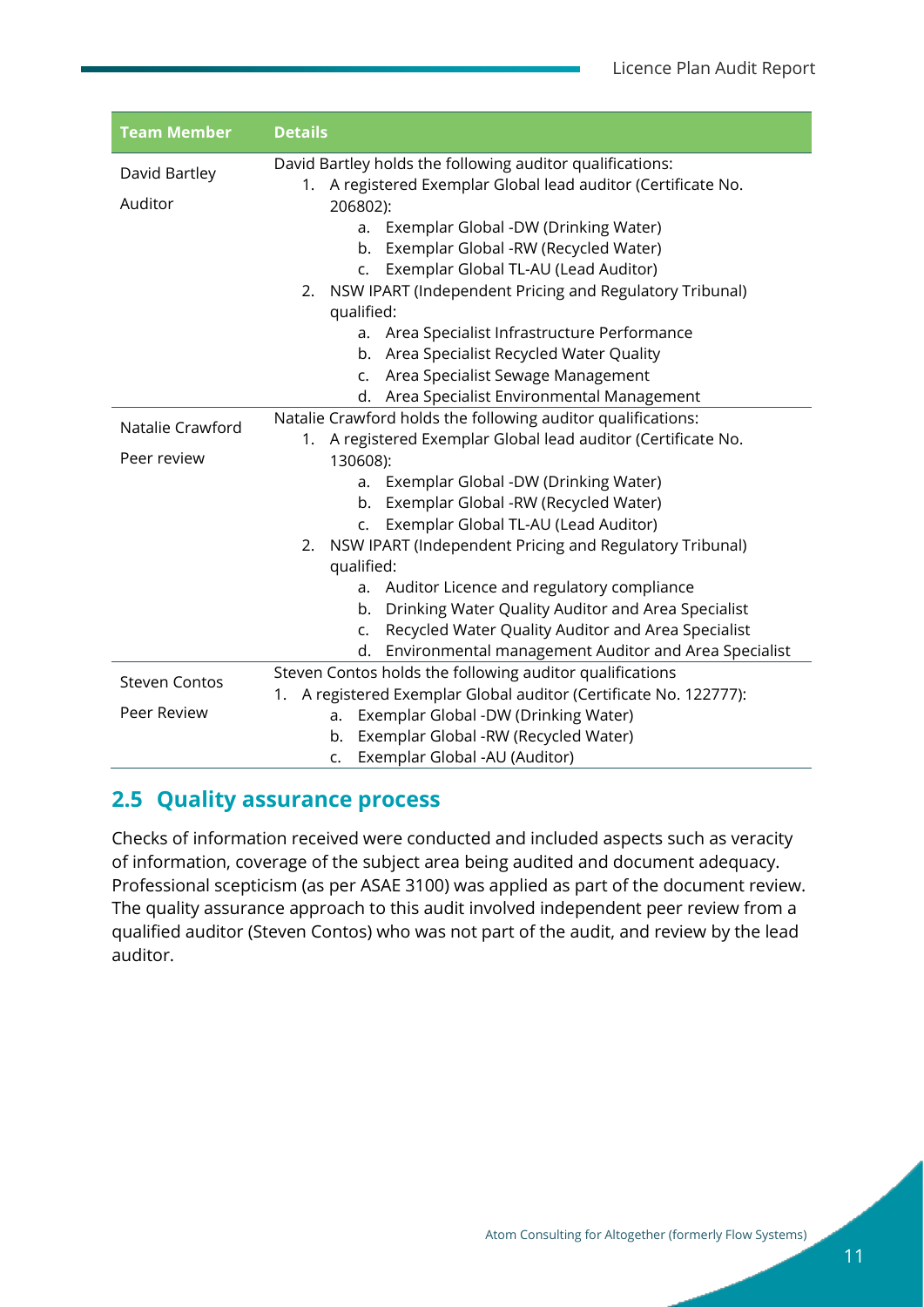## <span id="page-13-0"></span>3 Audit plan

The audit is shown in [Table 3-1](#page-13-4) for Box Hill Licence Plan audit.

<span id="page-13-4"></span>**Table 3-1 Box Hill Scheme Management Plan licence plan audit plan**

| <b>Task</b>           | <b>Details</b>                             | Timeline        |
|-----------------------|--------------------------------------------|-----------------|
| Task 1 Audit          | Develop audit plan                         | 1 December 2020 |
| Preparation           | Data request, Project management           | 11 January 2021 |
| Task 2 Desktop Audit  | Licence Plan provided to Auditor and IPART | 15 March 2021   |
|                       | Information review and desktop audit       |                 |
| Task 3 Audit          | Site visit (verify PFD)                    | 19 April 2021   |
| Interviews/site visit | Interviews and close out meeting           | 23 April 2021   |
| Task 4 Reporting      | Draft report to Flow Systems and IPART     | 7 May 2021      |
|                       | Comments received                          | 21 May 2021     |
|                       | Final Report                               | 28 May 2021     |

## <span id="page-13-1"></span>4 Audit findings

### <span id="page-13-2"></span>**4.1 Recycled water quality plan**

A summary of the water quality plan audit requirements and the compliance grade is shown in [Table 4-1.](#page-13-5)

<span id="page-13-5"></span>**Table 4-1. Recycled water quality plan audit requirements**

| <b>Ref</b>                                               | <b>Requirement</b>                                                                                                                                                                                                                                                                                                                                                                                                                                                                                                                                                                                                                                                                                                            | <b>Compliance</b>               |
|----------------------------------------------------------|-------------------------------------------------------------------------------------------------------------------------------------------------------------------------------------------------------------------------------------------------------------------------------------------------------------------------------------------------------------------------------------------------------------------------------------------------------------------------------------------------------------------------------------------------------------------------------------------------------------------------------------------------------------------------------------------------------------------------------|---------------------------------|
| <b>WIC</b><br>Regulation<br>Schedule<br>1 clause<br>7(1) | 7 Water quality plans<br>(1) Before commencing to operate water infrastructure<br>commercially, the licensed network operator for the<br>infrastructure must prepare, and forward to IPART, a water<br>quality plan, in relation to the water supplied from the<br>infrastructure, that specifies:<br>(b) if the water so supplied is non-potable water, how the<br>12 elements of the framework for the management of<br>recycled water quality and use, as detailed in the<br>Australian Guidelines for Water Recycling, have been<br>addressed and will be implemented and, having regard to<br>those guidelines, the purposes for which the water may be<br>used and the purposes for which the water may not be<br>used. | Non-compliant<br>(non-material) |

#### <span id="page-13-3"></span>4.1.1 Summary of findings

Flow Systems have a Recycled Water Quality Plan (RWQP) that addresses the AGWR Framework elements, components and actions. A table is included for each component, that details how the requirement of each action is met (*Discussion* column). Evidence to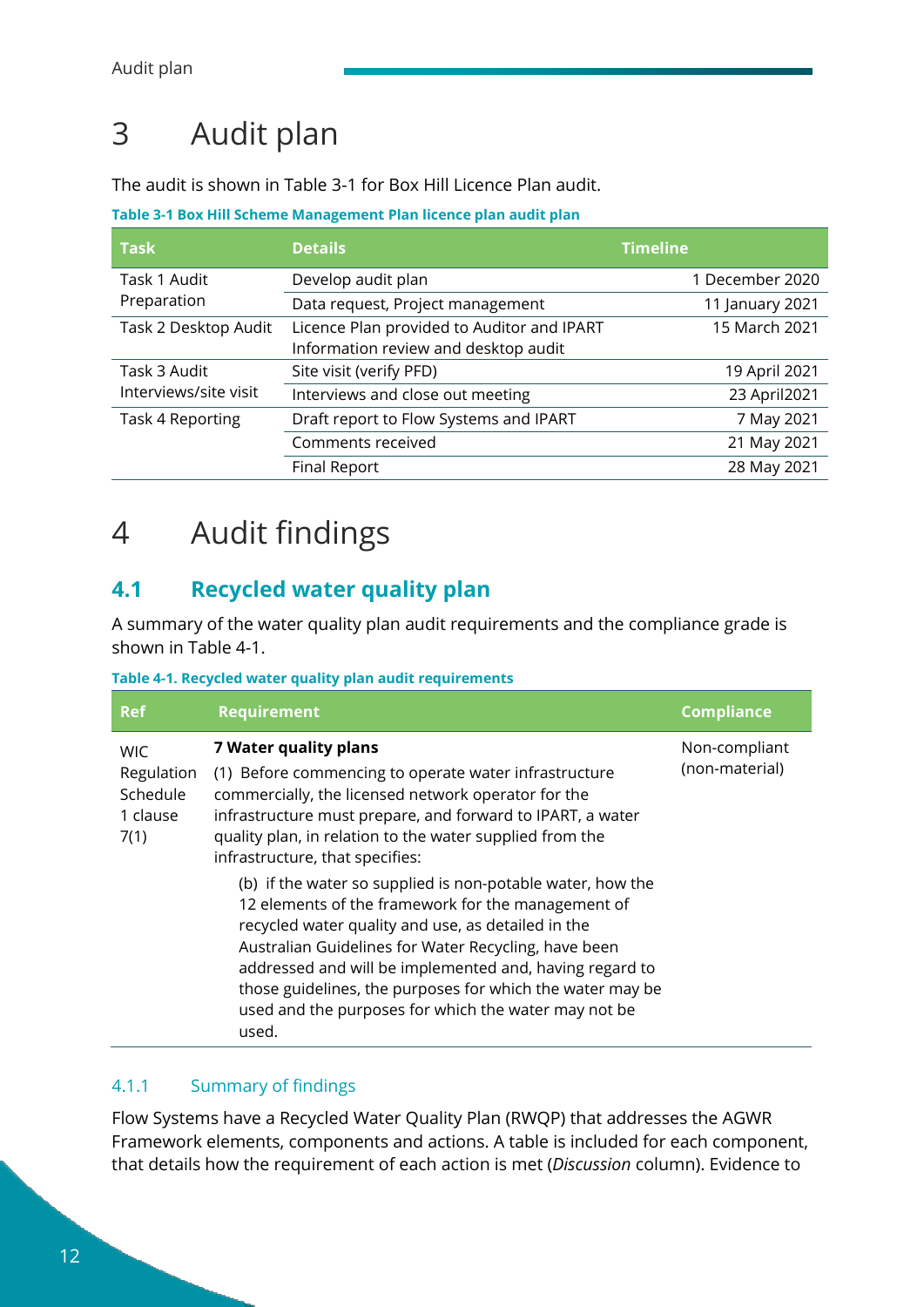meet the requirements is detailed for Documents, Records and Responsibility/Monitoring. This approach clearly and comprehensively documents how Flow System meets the requirements of the AGWR Framework. Documents specific to individual scheme are referenced in the Scheme Management Plan.

The overarching RWQP was audited as part of the Cooranbong Licence Plan Audit (November 2020). The adequacy of information specific to the Box Hill Water scheme is discussed below.

The Licence Plan as a whole is considered adequate, with a few deficiencies noted in relation to document errors and processes relating to the updating of documentation following scheme expansion. These are considered non-material. Recommendations have been included to address these shortcomings.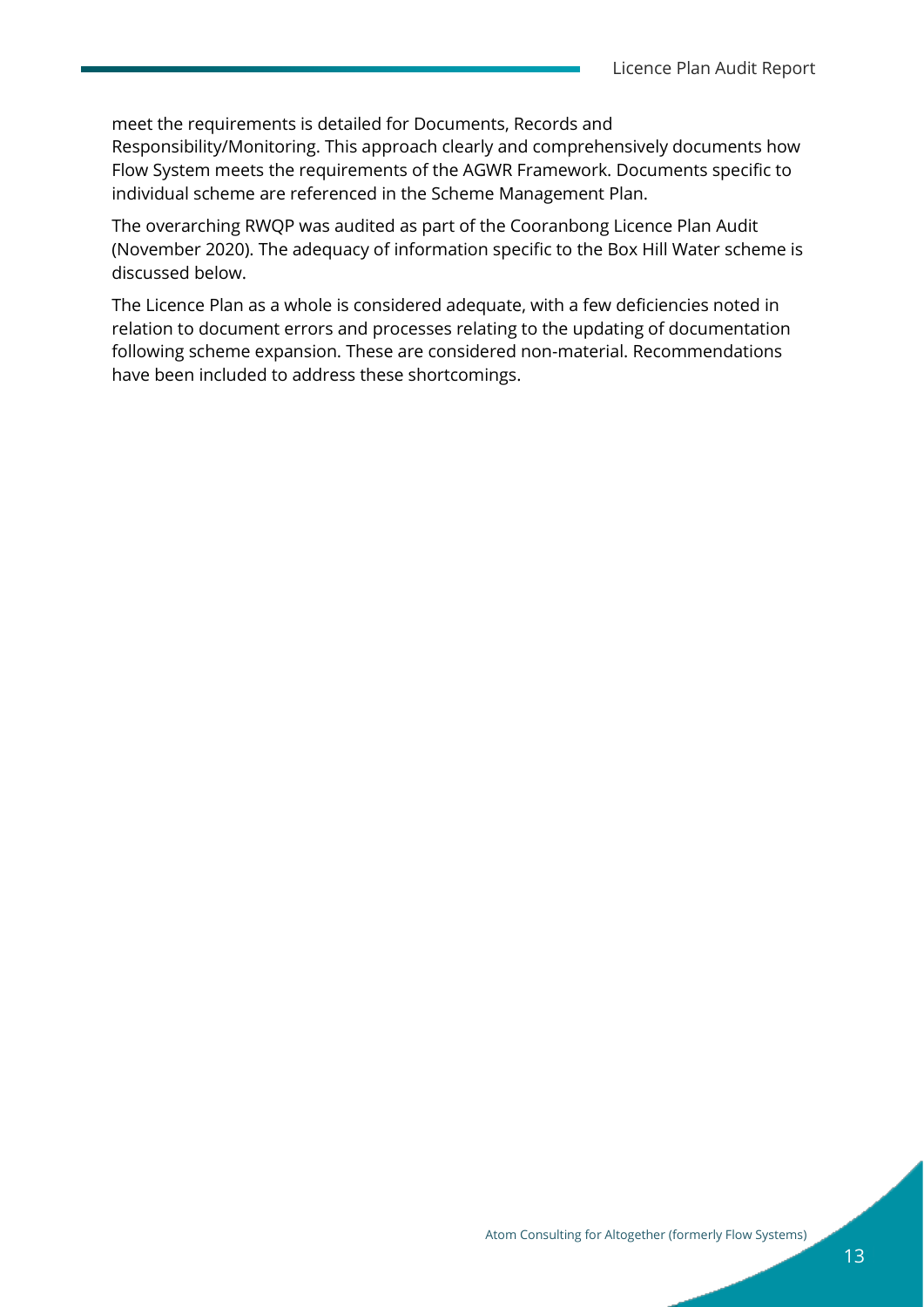#### 4.1.2 Detailed findings

Adequacy of the overarching RWQP is discussed in the Cooranbong Licence Plan Audit (November 2020). The adequacy of information specific to the Box Hill scheme is discussed in [Table 4-2](#page-15-1) for each relevant AGWR Framework element. A sample of documents referenced as evidence (in both the RWQP and Box Hill Scheme Management Plan) were tested as part of the audit process. A summary of audit evidence is included in [Appendix A.](#page-26-1)

Version 14.3 of the RWQP was audited for the Box Hill Scheme. While the overarching RWQP was not reaudited, we checked that the scheme specific requirements set out in the RWQP are met. Elements with recommendations or opportunities for improvement from the Cooranbong Audit are also included in [Table 4-2.](#page-15-1)

The current documents are being progressively updated to be rebranded as Altogether and a number of these were issued during the period of this audit. These updates should continue to ensure they consistently reflect the new company name.

<span id="page-15-0"></span>

| <b>Element</b>                                                                                        | <b>Component</b>                                  | <b>Audit findings</b>                                                                                                                                                                                                                                                                                                                                                                                                                                        | <b>Evidence</b>                                                                               |
|-------------------------------------------------------------------------------------------------------|---------------------------------------------------|--------------------------------------------------------------------------------------------------------------------------------------------------------------------------------------------------------------------------------------------------------------------------------------------------------------------------------------------------------------------------------------------------------------------------------------------------------------|-----------------------------------------------------------------------------------------------|
| Element 1<br>Commitment<br>to responsible<br>use and<br>management<br>of recycled<br>water<br>quality | Regulatory and<br>formal<br>requirements          | The scheme specific documentation referenced in the RWQP for<br>this component is adequate. Scheme governance is documented in<br>the WIC Responsibilities and Authorities matrix. Responsibilities<br>appear to be appropriate to the included areas.                                                                                                                                                                                                       | RWQP Section 1.2<br>WICA Responsibilities and Authorities<br>Matrix FS-WAT-AUS-FM-OPS-1316    |
|                                                                                                       | Partnerships and<br>engagement of<br>stakeholders | The scheme specific documentation referenced in the RWQP for<br>this component is adequate. Stakeholders specific to the Box Hill<br>scheme are listed in the scheme specific Stakeholder and<br>Emergency Contact List. Public and environmental health<br>stakeholders listed are appropriate and include IPART, NSW Health,<br>NSW Department of Planning, Industry and Environment, NSW<br>Environment Protection Authority and The Hills Shire Council. | RWQP Section 1.3<br>Box Hill Stakeholder and Emergency<br>Contact List BH-WAT-NSW-RG-INC-3352 |
| Element 2<br>Assessment<br>of the                                                                     | Intended uses<br>and source of<br>recycled water  | The scheme specific documentation referenced in the RWQP for<br>this component is adequate. Intended uses are documented in<br>Table 7-2 of the Box Hill Scheme Management Plan with a                                                                                                                                                                                                                                                                       | RWQP Section 2.1<br>Box Hill Scheme Management Plan BH-<br>WAT-NSW-PL-OPS-1345                |

#### <span id="page-15-1"></span>**Table 4-2. Audit findings against the AGWR Framework – reduced scope**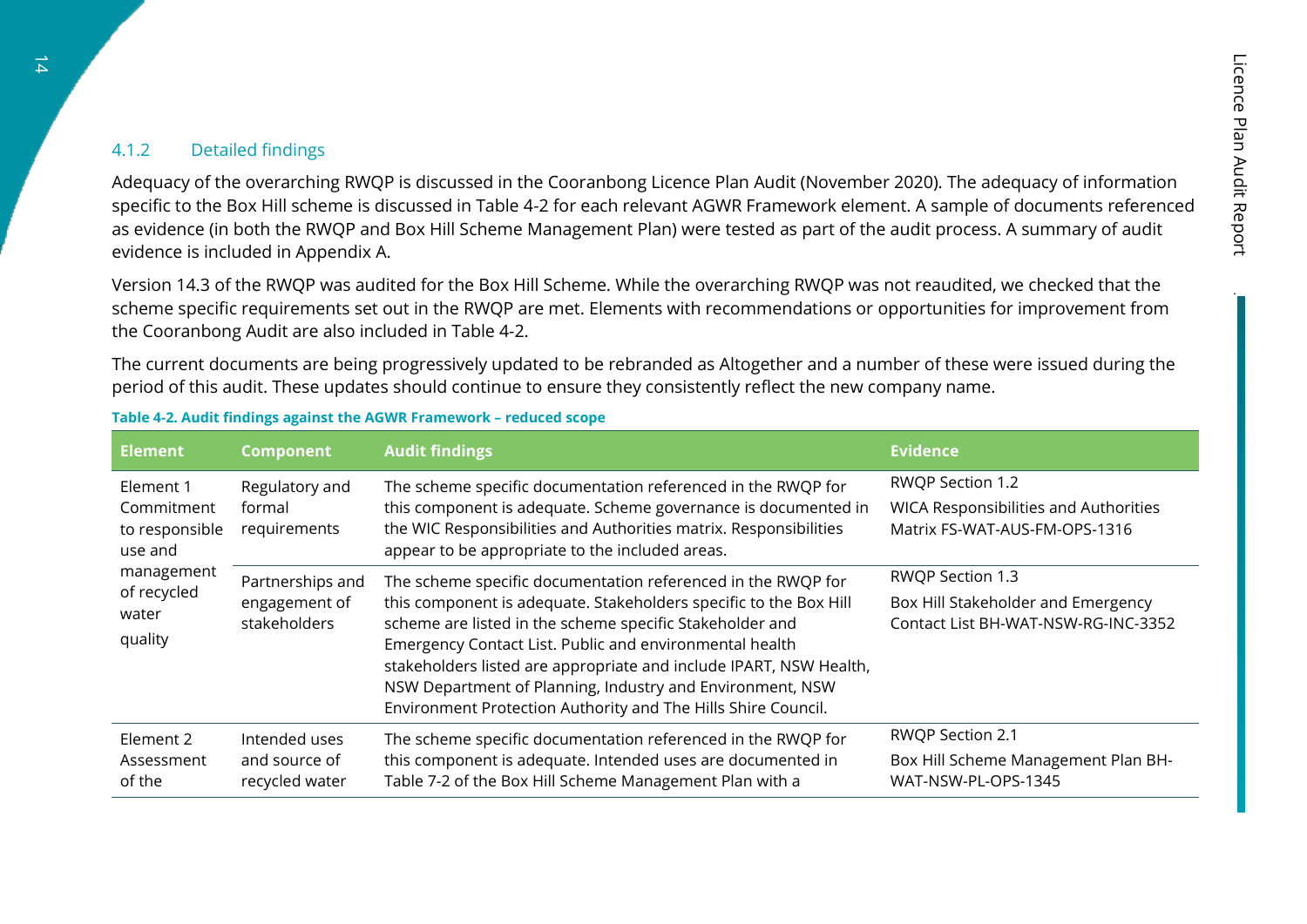| reference to the Flow WICA Licences - Authorised Purposes Matrix.<br>Flow WICA Licences - Authorised<br>recycled<br>The approved end uses for Box Hill in the authorised purposes<br>Purposes Matrix FS-WAT-NSW-RG-OPS-<br>water system<br>matrix are consistent with the approved end users in the licence.<br>2918<br>Systems Operations, dated 12 May 2016.<br>Minor deficiencies in the process flow diagram were identified in<br>Recycled water<br>RWQP Section 2.2 and 2.3<br>scheme specific documentation referenced in the RWQP for this<br>system analysis<br>Box Hill Scheme Management Plan<br>component.<br>Assessment of<br>Section 7.3<br>Scheme characteristics are documented in the Box Hill Scheme<br>water quality<br>Box Hill Water Process Flow Diagram<br>Management Plan. Consistent with this requirement, scheme<br>data<br>Recycled Water & Sewerage BH-WAT-<br>characteristics including connections, source, treatment processes<br>NSW-DR-OPS-2620<br>and distribution are included in Table 2-3 Recycled Water system<br>Risk Assessment Protocol for Water<br>overview description in the Box Hill Scheme Management Plan.<br>Products and Services FS-WAT-NSW-PR-<br>A process flow diagram was provided for the recycled water<br>OPS-2466<br>scheme consistent with requirements of the AGWR to outline steps<br>and processes from source to application. The process flow<br>diagram was verified onsite during the audit. The process flow<br>diagram was generally correct, with a few errors identified:<br>Flow Balance Tanks are not numbered<br>Glycerine dosing is shown as Carbon which is generic<br>Not all flow meters are shown<br>Assessment of water quality data was used to inform the risk<br>assessment. The risk assessment workshop briefing pack was<br>sighted as evidence during the Cooranbong audit and considered<br>adequate as evidence of this requirement.<br>Recommendation RW 2.1: Review and update the Box Hill process<br>flow diagram to accurately reflect current arrangements. | <b>Element</b> | <b>Component</b> | <b>Audit findings</b> | <b>Evidence</b>                        |  |
|-------------------------------------------------------------------------------------------------------------------------------------------------------------------------------------------------------------------------------------------------------------------------------------------------------------------------------------------------------------------------------------------------------------------------------------------------------------------------------------------------------------------------------------------------------------------------------------------------------------------------------------------------------------------------------------------------------------------------------------------------------------------------------------------------------------------------------------------------------------------------------------------------------------------------------------------------------------------------------------------------------------------------------------------------------------------------------------------------------------------------------------------------------------------------------------------------------------------------------------------------------------------------------------------------------------------------------------------------------------------------------------------------------------------------------------------------------------------------------------------------------------------------------------------------------------------------------------------------------------------------------------------------------------------------------------------------------------------------------------------------------------------------------------------------------------------------------------------------------------------------------------------------------------------------------------------------------------------------------------------------------------------------------------------------------------|----------------|------------------|-----------------------|----------------------------------------|--|
|                                                                                                                                                                                                                                                                                                                                                                                                                                                                                                                                                                                                                                                                                                                                                                                                                                                                                                                                                                                                                                                                                                                                                                                                                                                                                                                                                                                                                                                                                                                                                                                                                                                                                                                                                                                                                                                                                                                                                                                                                                                             |                |                  |                       | Network Operating Licence, 16_037 Flow |  |
|                                                                                                                                                                                                                                                                                                                                                                                                                                                                                                                                                                                                                                                                                                                                                                                                                                                                                                                                                                                                                                                                                                                                                                                                                                                                                                                                                                                                                                                                                                                                                                                                                                                                                                                                                                                                                                                                                                                                                                                                                                                             |                |                  |                       |                                        |  |
|                                                                                                                                                                                                                                                                                                                                                                                                                                                                                                                                                                                                                                                                                                                                                                                                                                                                                                                                                                                                                                                                                                                                                                                                                                                                                                                                                                                                                                                                                                                                                                                                                                                                                                                                                                                                                                                                                                                                                                                                                                                             |                |                  |                       |                                        |  |
|                                                                                                                                                                                                                                                                                                                                                                                                                                                                                                                                                                                                                                                                                                                                                                                                                                                                                                                                                                                                                                                                                                                                                                                                                                                                                                                                                                                                                                                                                                                                                                                                                                                                                                                                                                                                                                                                                                                                                                                                                                                             |                |                  |                       |                                        |  |
|                                                                                                                                                                                                                                                                                                                                                                                                                                                                                                                                                                                                                                                                                                                                                                                                                                                                                                                                                                                                                                                                                                                                                                                                                                                                                                                                                                                                                                                                                                                                                                                                                                                                                                                                                                                                                                                                                                                                                                                                                                                             |                |                  |                       |                                        |  |
|                                                                                                                                                                                                                                                                                                                                                                                                                                                                                                                                                                                                                                                                                                                                                                                                                                                                                                                                                                                                                                                                                                                                                                                                                                                                                                                                                                                                                                                                                                                                                                                                                                                                                                                                                                                                                                                                                                                                                                                                                                                             |                |                  |                       |                                        |  |
|                                                                                                                                                                                                                                                                                                                                                                                                                                                                                                                                                                                                                                                                                                                                                                                                                                                                                                                                                                                                                                                                                                                                                                                                                                                                                                                                                                                                                                                                                                                                                                                                                                                                                                                                                                                                                                                                                                                                                                                                                                                             |                |                  |                       |                                        |  |
|                                                                                                                                                                                                                                                                                                                                                                                                                                                                                                                                                                                                                                                                                                                                                                                                                                                                                                                                                                                                                                                                                                                                                                                                                                                                                                                                                                                                                                                                                                                                                                                                                                                                                                                                                                                                                                                                                                                                                                                                                                                             |                |                  |                       |                                        |  |
|                                                                                                                                                                                                                                                                                                                                                                                                                                                                                                                                                                                                                                                                                                                                                                                                                                                                                                                                                                                                                                                                                                                                                                                                                                                                                                                                                                                                                                                                                                                                                                                                                                                                                                                                                                                                                                                                                                                                                                                                                                                             |                |                  |                       |                                        |  |
|                                                                                                                                                                                                                                                                                                                                                                                                                                                                                                                                                                                                                                                                                                                                                                                                                                                                                                                                                                                                                                                                                                                                                                                                                                                                                                                                                                                                                                                                                                                                                                                                                                                                                                                                                                                                                                                                                                                                                                                                                                                             |                |                  |                       |                                        |  |
|                                                                                                                                                                                                                                                                                                                                                                                                                                                                                                                                                                                                                                                                                                                                                                                                                                                                                                                                                                                                                                                                                                                                                                                                                                                                                                                                                                                                                                                                                                                                                                                                                                                                                                                                                                                                                                                                                                                                                                                                                                                             |                |                  |                       |                                        |  |
|                                                                                                                                                                                                                                                                                                                                                                                                                                                                                                                                                                                                                                                                                                                                                                                                                                                                                                                                                                                                                                                                                                                                                                                                                                                                                                                                                                                                                                                                                                                                                                                                                                                                                                                                                                                                                                                                                                                                                                                                                                                             |                |                  |                       |                                        |  |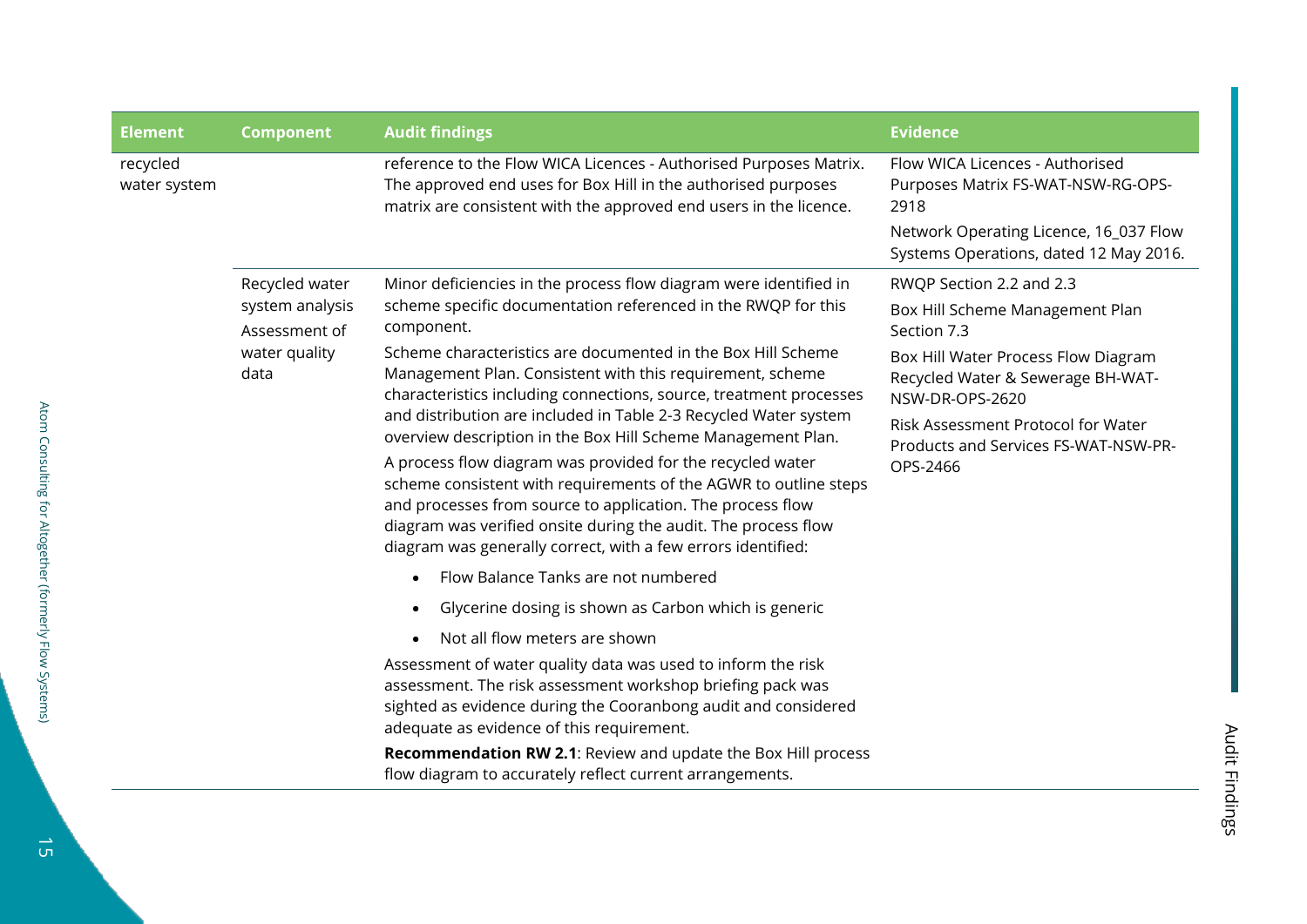| <b>Element</b>                                  | <b>Component</b>                                   | <b>Audit findings</b>                                                                                                                                                                                                                                                                                                                                                                                                                                                                                                                                                                               | <b>Evidence</b>                                                              |
|-------------------------------------------------|----------------------------------------------------|-----------------------------------------------------------------------------------------------------------------------------------------------------------------------------------------------------------------------------------------------------------------------------------------------------------------------------------------------------------------------------------------------------------------------------------------------------------------------------------------------------------------------------------------------------------------------------------------------------|------------------------------------------------------------------------------|
|                                                 | Hazard<br>identification<br>and risk<br>assessment | The scheme specific documentation referenced in the RWQP for<br>this component is adequate.<br>Briefing material for the Box Hill Risk Assessment provided as<br>evidence during the Cooranbong Audit was consistent with the Risk<br>Assessment Protocol for Water Products and Services.<br>The risk register is satisfactory in terms of risks considered, control<br>measures and assessment of uncertainty.                                                                                                                                                                                    | RWQP Section 2.4<br>Box Hill Scheme Risk Register BH-WAT-<br>NSW-RG-OPS-2486 |
| Element 3                                       | Preventive                                         | The scheme specific documentation referenced in the RWQP for                                                                                                                                                                                                                                                                                                                                                                                                                                                                                                                                        | RWQP Section 3.1                                                             |
| Preventive                                      | measures and                                       | this component is adequate.                                                                                                                                                                                                                                                                                                                                                                                                                                                                                                                                                                         | Box Hill Scheme Risk Register BH-WAT-                                        |
| measures for<br>recycled<br>water<br>management | multiple barriers                                  | General controls are included in Attachment B of the RWQP and all<br>controls included in the scheme risk register. The Box Hill Scheme<br>Risk Register was provided as evidence for this component.<br>Controls are included from source to end use for each hazardous<br>event and categorised as either preventive, detective or reactive<br>controls. The sample of controls reviewed are consistent with the<br>AGWR. Additional control measures were identified in the risk<br>assessment and documented in the 'Specific actions and ALARP<br>considerations' column of the risk register. | NSW-RG-OPS-2486                                                              |
|                                                 | Critical control<br>points                         | The scheme specific documentation referenced in the RWQP for                                                                                                                                                                                                                                                                                                                                                                                                                                                                                                                                        | RWQP Section 3.2                                                             |
|                                                 |                                                    | this component is adequate.<br>Critical control points are identified as part of the risk assessment<br>process. Documentation of this assessment was confirmed in the                                                                                                                                                                                                                                                                                                                                                                                                                              | Box Hill Scheme Risk Register BH-WAT-<br>NSW-RG-OPS-2486                     |
|                                                 |                                                    | Box Hill Scheme Risk Register where CCPs and QCPs are recorded<br>in the "CCP / QCP?" column.                                                                                                                                                                                                                                                                                                                                                                                                                                                                                                       | Box Hill Control Points Table BH-WAT-<br>NSW-PL-OPS-2671Box Hill LW          |
|                                                 |                                                    | Critical control points for Box Hill are documented in the Box Hill<br>Control Points Table. Critical control points in this table are<br>consistent against those assessed in the risk register.                                                                                                                                                                                                                                                                                                                                                                                                   | Log Reduction Values BH-WAT-NSW-PL-<br>OPS-2683                              |
|                                                 |                                                    |                                                                                                                                                                                                                                                                                                                                                                                                                                                                                                                                                                                                     | Email to NSW Health 'Change Notice -<br>CCP and Log Reduction'               |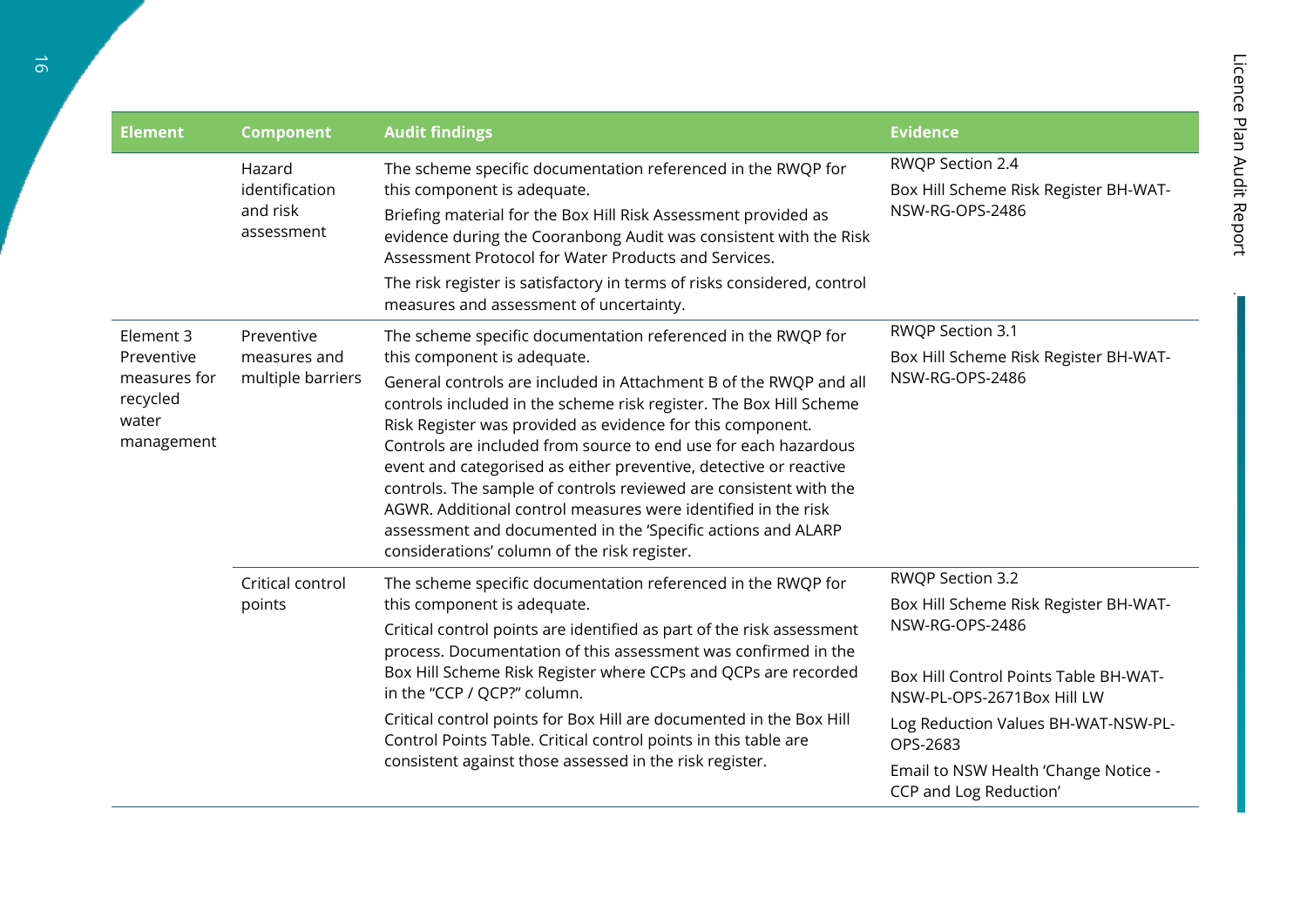| <b>Element</b>                       | <b>Component</b>          | <b>Audit findings</b>                                                                                                                                                                                                                                                                                                                                                                                                                                                                                                                                                                                                                                                                                                                                                                                                                                                                    | <b>Evidence</b>                                                                                                  |
|--------------------------------------|---------------------------|------------------------------------------------------------------------------------------------------------------------------------------------------------------------------------------------------------------------------------------------------------------------------------------------------------------------------------------------------------------------------------------------------------------------------------------------------------------------------------------------------------------------------------------------------------------------------------------------------------------------------------------------------------------------------------------------------------------------------------------------------------------------------------------------------------------------------------------------------------------------------------------|------------------------------------------------------------------------------------------------------------------|
|                                      |                           | Proposed revisions to critical control points and log reduction value<br>were provided during the audit. The UV disinfection critical limit for<br>UVT decreased from < 55 to < 47 mJ/cm <sup>2</sup> . Limit changes are<br>appropriate to achieve the claimed 1.0 LRV reduction for viruses in<br>accordance with the USEPA Ultraviolet Disinfection Guidance<br>Manual (2006). Log reduction values achieved for UV disinfection<br>were reduced from 4 to 3.5 for protozoa and bacteria. The basis for<br>these changes is adequately documented in the Table 2 Change<br>Assessment of the Change Notice Form. Evidence was provided of<br>consultation with NSW Health, in the form of an email where<br>updated documentation and a change notice form was provided.<br>Changes to the critical control point and log reduction value<br>documentation for Box Hill are adequate. | Change Notice Form: Control Point and<br>Log Reduction Review for Box Hill,<br>Cooranbong, Huntlee and Pitt Town |
|                                      |                           | Critical control points values are consistent across the Control Point<br>Tables and the Log Reduction Value documents.                                                                                                                                                                                                                                                                                                                                                                                                                                                                                                                                                                                                                                                                                                                                                                  |                                                                                                                  |
|                                      |                           | The references used in the CCP justification column are considered<br>appropriate. It was confirmed that the CCP limits (current at the<br>time of the site visit; version 3) were consistent with those in SCADA<br>and in the UV disinfection local controller. It was not reviewed if<br>proposed updated CCP limit were consistent with SCADA.                                                                                                                                                                                                                                                                                                                                                                                                                                                                                                                                       |                                                                                                                  |
| Element 4<br>Operational             | Operational<br>procedures | The scheme specific documentation referenced in the RWQP for<br>this component is adequate.                                                                                                                                                                                                                                                                                                                                                                                                                                                                                                                                                                                                                                                                                                                                                                                              | RWQP Section 4.1<br>Box Hill LWC Operations and                                                                  |
| procedures<br>and process<br>control |                           | The RWQP states that schemes will be operated in accordance with<br>the scheme operations and maintenance manual. A finalised<br>Operations and Maintenance (O&M) Manual - Box Hill LWC<br>Operation and Maintenance Manual was provided as evidence<br>(Version 2, dated March 2020).                                                                                                                                                                                                                                                                                                                                                                                                                                                                                                                                                                                                   | Maintenance (O&M) Manual - BH-WAT-<br>NSW-MN-OPS-2714                                                            |
|                                      |                           |                                                                                                                                                                                                                                                                                                                                                                                                                                                                                                                                                                                                                                                                                                                                                                                                                                                                                          | Register of Operational Procedures FS-<br>WAT-NSW-RG-OPS-2725                                                    |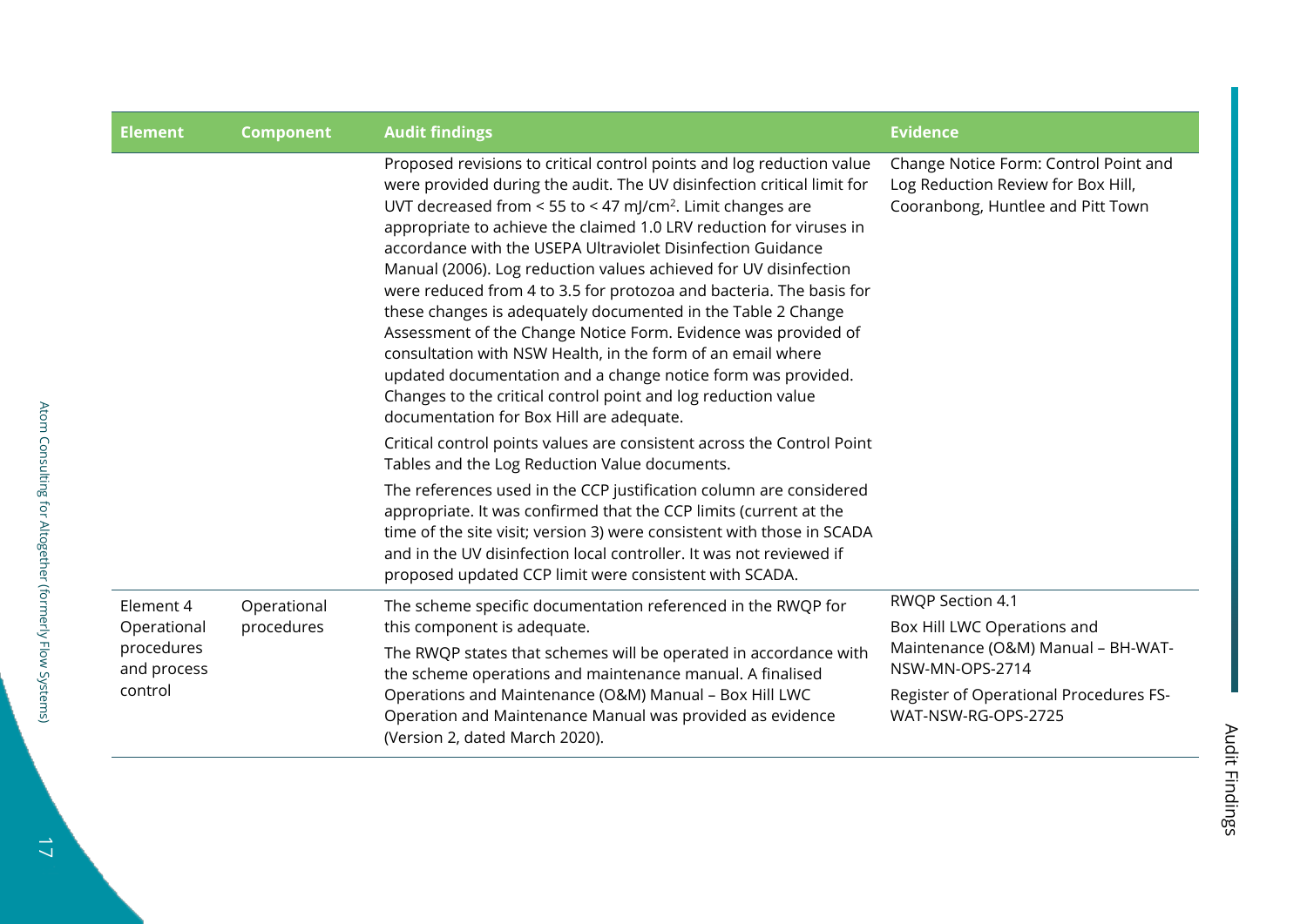.

| <b>Element</b> | <b>Component</b>                           | <b>Audit findings</b>                                                                                                                                                                                                                                                                                                                                                                                                                                                                                                                                                                                                                                                                                                                                                         | <b>Evidence</b>                                                                                                                                                                 |
|----------------|--------------------------------------------|-------------------------------------------------------------------------------------------------------------------------------------------------------------------------------------------------------------------------------------------------------------------------------------------------------------------------------------------------------------------------------------------------------------------------------------------------------------------------------------------------------------------------------------------------------------------------------------------------------------------------------------------------------------------------------------------------------------------------------------------------------------------------------|---------------------------------------------------------------------------------------------------------------------------------------------------------------------------------|
|                |                                            | SOPs and Work Instructions are documented in the register of<br>operational procedures. The procedures identified for Box Hill in<br>the register are appropriate.                                                                                                                                                                                                                                                                                                                                                                                                                                                                                                                                                                                                            |                                                                                                                                                                                 |
|                | Operational<br>monitoring                  | The scheme specific documentation referenced in the RWQP for<br>this component is adequate.<br>Operational monitoring requirements are detailed in the<br>Monitoring and Sampling Plan. The Box Hill Monitoring and<br>Sampling program was provided and sample items were cross<br>checked against the sampling plan; the items checked were found<br>to be consistent. Sample point labelling in the plant was consistent<br>with the sampling plan.                                                                                                                                                                                                                                                                                                                        | RWQP Section 4.2<br>Monitoring and sampling plan FS-WAT-<br>AUS-PL-OPS-1288<br>Box Hill Monitoring and Sampling<br>Program BH-WAT-NSW-PL-OPS-1713                               |
|                | Operational<br>corrections                 | The scheme specific documentation referenced in the RWQP for<br>this component is adequate. Discussions on corrective actions are<br>also included in Element 6 in the Incident and Emergency Response<br>Protocols section.<br>Critical control points summary corrective actions are included in<br>the control point tables. The Box Hill Control Points Table<br>procedures for shutdown and off specification water diversion are<br>appropriate.<br>Deviations for other operational monitoring activities are described<br>in the Operational Monitoring Corrective Actions Procedure.<br>The Box Hill LWC Restart After Extended Shutdown Procedure<br>appropriately describes the process for restarting the Local Water<br>Centre (LWC) after an extended shutdown. | RWQP Section 4.3<br>Box Hill Control Points Table BH-WAT-<br>NSW-PL-OPS-2671Box Hill LW<br>Box Hill LWC Operations and<br>Maintenance (O&M) Manual - BH-WAT-<br>NSW-MN-OPS-2714 |
|                | Equipment<br>capability and<br>maintenance | The scheme specific documentation referenced in the RWQP for<br>this component is adequate. The Box Hill Operations and<br>Maintenance Manual refers to Flow's Computerised Maintenance<br>Management System (CMMS) for maintenance schedules. A register                                                                                                                                                                                                                                                                                                                                                                                                                                                                                                                     | RWQP Section 4.4<br>Box Hill LWC Operations and<br>Maintenance (O&M) Manual - BH-WAT-<br>NSW-MN-OPS-2714                                                                        |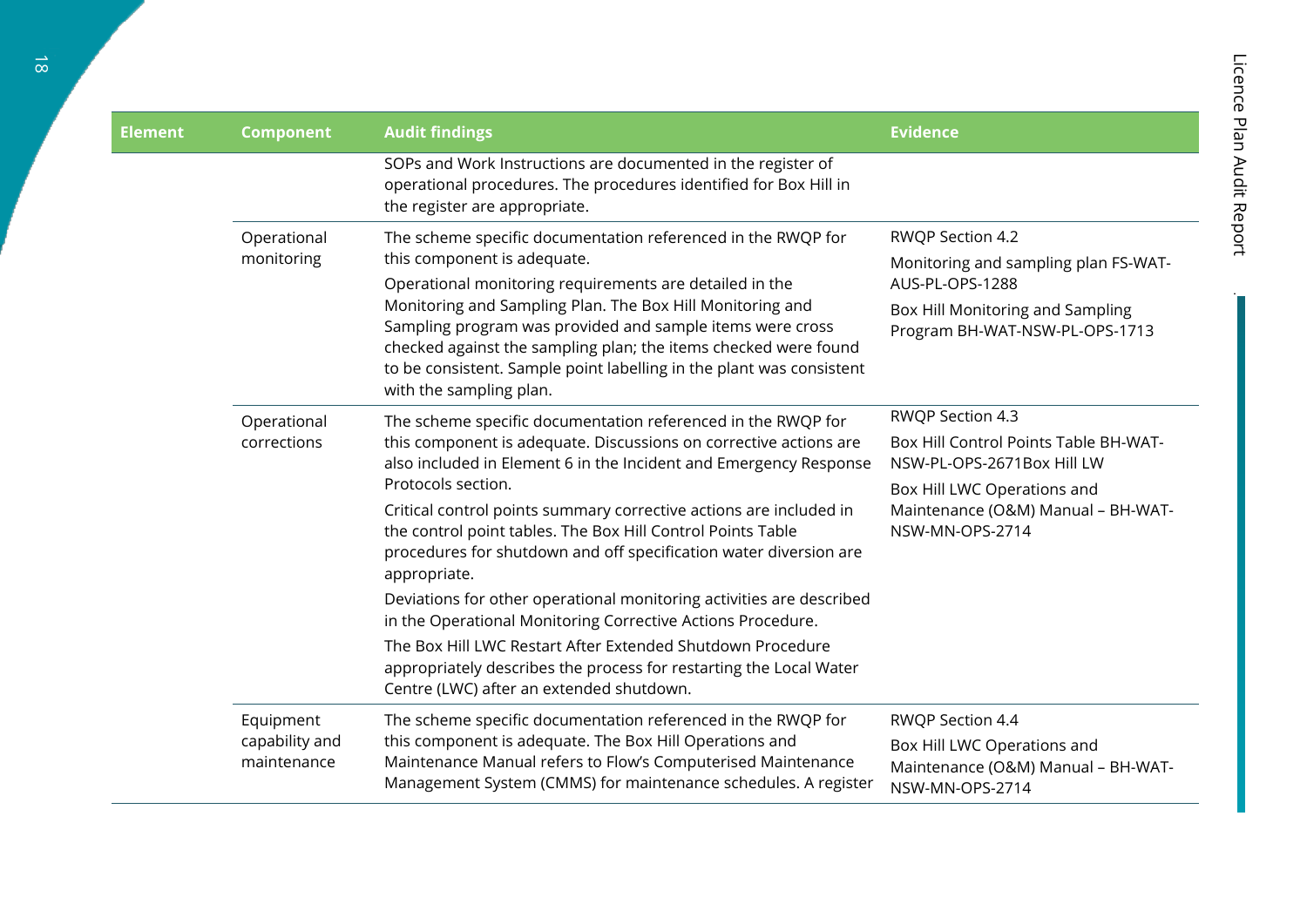| <b>Element</b>                                                                       | <b>Component</b>                 | <b>Audit findings</b>                                                                                                                                                                                                                                                                                                                                                                                                                                                                      | <b>Evidence</b>                                                                                                                                                                                                                           |
|--------------------------------------------------------------------------------------|----------------------------------|--------------------------------------------------------------------------------------------------------------------------------------------------------------------------------------------------------------------------------------------------------------------------------------------------------------------------------------------------------------------------------------------------------------------------------------------------------------------------------------------|-------------------------------------------------------------------------------------------------------------------------------------------------------------------------------------------------------------------------------------------|
|                                                                                      |                                  | of calibrations and control point inspections was provided as<br>evidence of scheduling. Scheduling included annual, quarterly and<br>weekly calibrations and checklist. An example of the Annual Control<br>Point Checklist for Box Hill was provided as evidence of the<br>parameters checked, which included calibrations and checks of CCP<br>equipment included for pH, turbidity, chlorine and UVT.                                                                                  | PPM Schedules Calibration and Control<br>Points Land Housing from RAM<br>Work Order Number 032920, Local Water<br>Centre Box Hill, Annual Instrument<br>Calibration and completed calibration<br>certificates, Completed date: 16/06/2020 |
|                                                                                      | Materials and<br>chemicals       | The scheme specific documentation referenced in the RWQP for<br>this component is adequate.                                                                                                                                                                                                                                                                                                                                                                                                | <b>RWQP Section 4.5</b><br>Scheme management plan                                                                                                                                                                                         |
|                                                                                      |                                  | Signage and labelling of chemical dosing points was noted during<br>the site audit of Box Hill. The Box Hill Operations and Maintenance<br>Manual specifies details of chemical dosing in the treatment<br>process. Evaluating Products Materials and Chemical Procedure<br>includes a requirement for materials that come into contact with<br>recycled water to be AS/NZS 4020 compliant. No scheme specific<br>documentation was audited in relation to material usage for Box<br>Hill. | Box Hill LWC Operations and<br>Maintenance (O&M) Manual - BH-WAT-<br>NSW-MN-OPS-2714                                                                                                                                                      |
| Element 5                                                                            | Recycled water                   | The scheme specific documentation referenced in the RWQP for                                                                                                                                                                                                                                                                                                                                                                                                                               | RWQP Section 5.1 and 5.3                                                                                                                                                                                                                  |
| Verification of<br>recycled<br>water quality<br>and<br>environmenta<br>I performance | quality<br>monitoring            | this component is adequate.<br>Characteristics to be monitored are included within the overarching                                                                                                                                                                                                                                                                                                                                                                                         | Monitoring and sampling plan FS-WAT-<br>AUS-PL-OPS-1288                                                                                                                                                                                   |
|                                                                                      | Documentation<br>and reliability | Monitoring and Sampling Plan. A check was carried out against the<br>verification requirements in the Monitoring and Sampling Plan<br>against the Box Hill Monitoring and Sampling Program; with the<br>documents found to be consistent.                                                                                                                                                                                                                                                  | Box Hill Monitoring and Sampling<br>Program BH-WAT-NSW-PL-OPS-1713                                                                                                                                                                        |
|                                                                                      |                                  | The Monitoring and Sampling Plan and Box Hill Monitoring and<br>Sampling Program is adequate for verification monitoring against<br>the requirements of the AGWR.                                                                                                                                                                                                                                                                                                                          |                                                                                                                                                                                                                                           |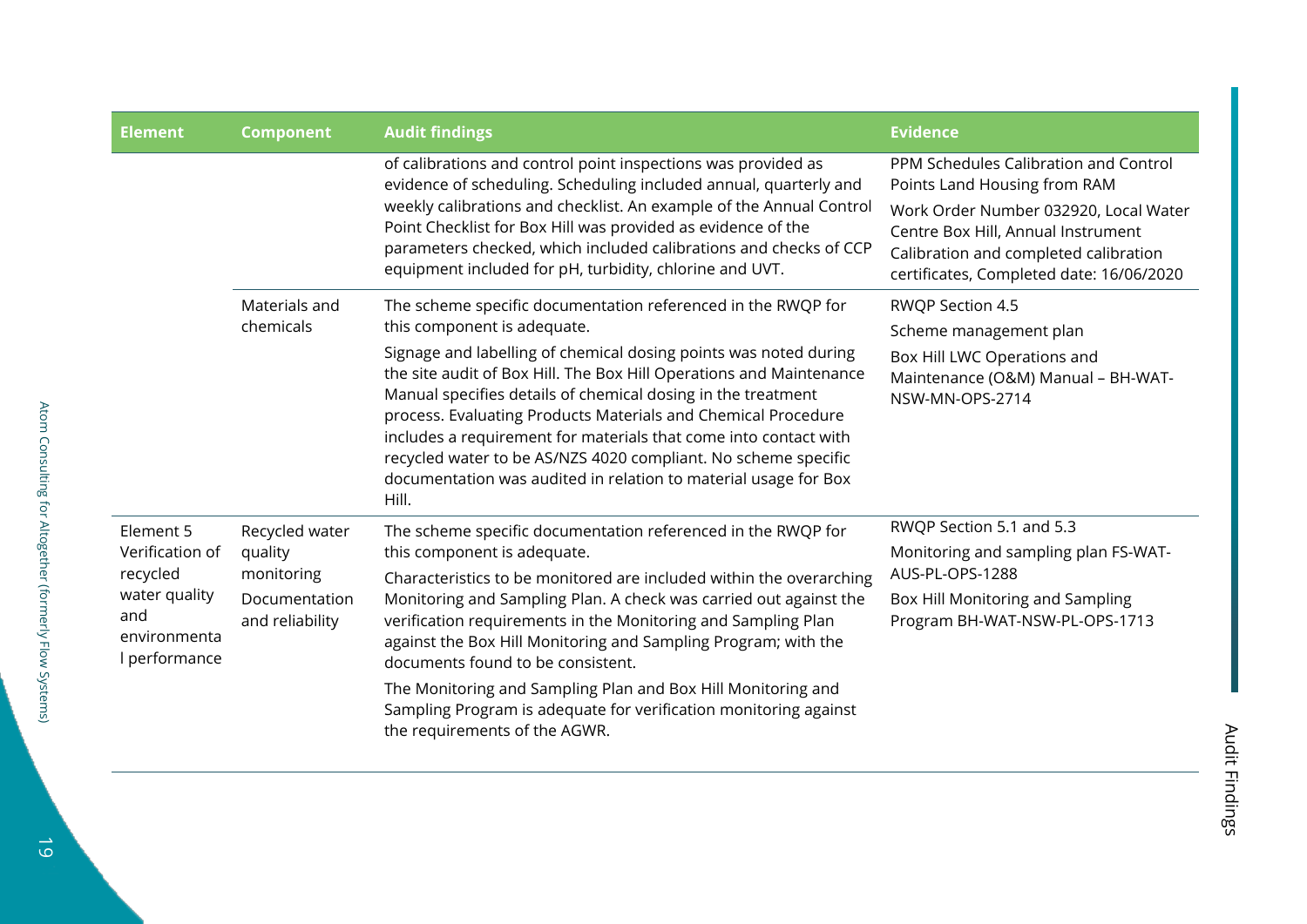.

| <b>Element</b>                                                | <b>Component</b>                                   | <b>Audit findings</b>                                                                                                                                                                                                                                                                                                                                                                                                                                                                                                                                                                                                                                               | <b>Evidence</b>                                                                                                                                                                       |
|---------------------------------------------------------------|----------------------------------------------------|---------------------------------------------------------------------------------------------------------------------------------------------------------------------------------------------------------------------------------------------------------------------------------------------------------------------------------------------------------------------------------------------------------------------------------------------------------------------------------------------------------------------------------------------------------------------------------------------------------------------------------------------------------------------|---------------------------------------------------------------------------------------------------------------------------------------------------------------------------------------|
|                                                               | Application site<br>and receiving<br>environment   | The Box Hill DIZ Standard operating procedure was reviewed and<br>refers to opening GV01 to commence irrigation. This valve is<br>underground and not labelled or otherwise identified in the<br>procedure. Flow Systems have since advised that "This is a network<br>valve which is normally open. It is no longer operated as part of the<br>DIZ as there is an automatic control valve (AV1301) and manual<br>valve in the cage which are operated instead."<br>Recommendation RW 5.1: Review and update the Box Hill DIZ<br>Standard operating procedure reference to the automatic control<br>valve to commence irrigating.                                   | Box Hill Scheme Management Plan<br>Recycled water irrigation monitoring plan<br>(RWIMP) AG-WAT-NSW-PL-OPS-2299<br>Box Hill DIZ Standard operating<br>procedure BH-WAT-NSW-PR-INC-3594 |
| Element 6<br>Management<br>of incidents<br>and<br>emergencies | Communication                                      | The scheme specific documentation referenced in the RWQP for<br>this component is adequate.<br>The Box Hill Scheme Management Plan references the Box Hill<br>stakeholder and emergency contact list and Figure 8-1 sets out how<br>incidents and emergencies are generally managed. Flow Systems<br>has regulatory reporting obligations for incidents.<br>Key stakeholders for Box Hill relevant to the recycled water supply<br>include IPART, NSW Health, NSW Department of Planning, Industry<br>and Environment, NSW Environment Protection Authority, Sydney<br>Water and The Hills Shire Council. The stakeholders listed are<br>appropriate to the scheme. | RWQP Section 6.1<br>Box Hill Stakeholder and Emergency<br>Contact List BH-WAT-NSW-RG-INC-3352                                                                                         |
|                                                               | Incident and<br>emergency<br>response<br>protocols | The scheme specific documentation referenced in the RWQP for<br>this component is adequate.<br>The RWQP refers to the Water Operations Incident Management,<br>Reporting and Investigation Procedure and the Incident Notification<br>and Response Protocol with NSW Health. These documents refer to<br>scheme specific WICA Form A and B (which are the IPART Form A<br>and B pre filled with relevant contact details). Scheme specific<br>notification forms for Box Hill (WICA Form A and B) were provided                                                                                                                                                     | RWQP Section 6.2<br>WICA Form A - Incident Initial Notification<br><b>Box Hill</b><br>WICA Form B - Incident Initial<br><b>Notification Box Hill</b>                                  |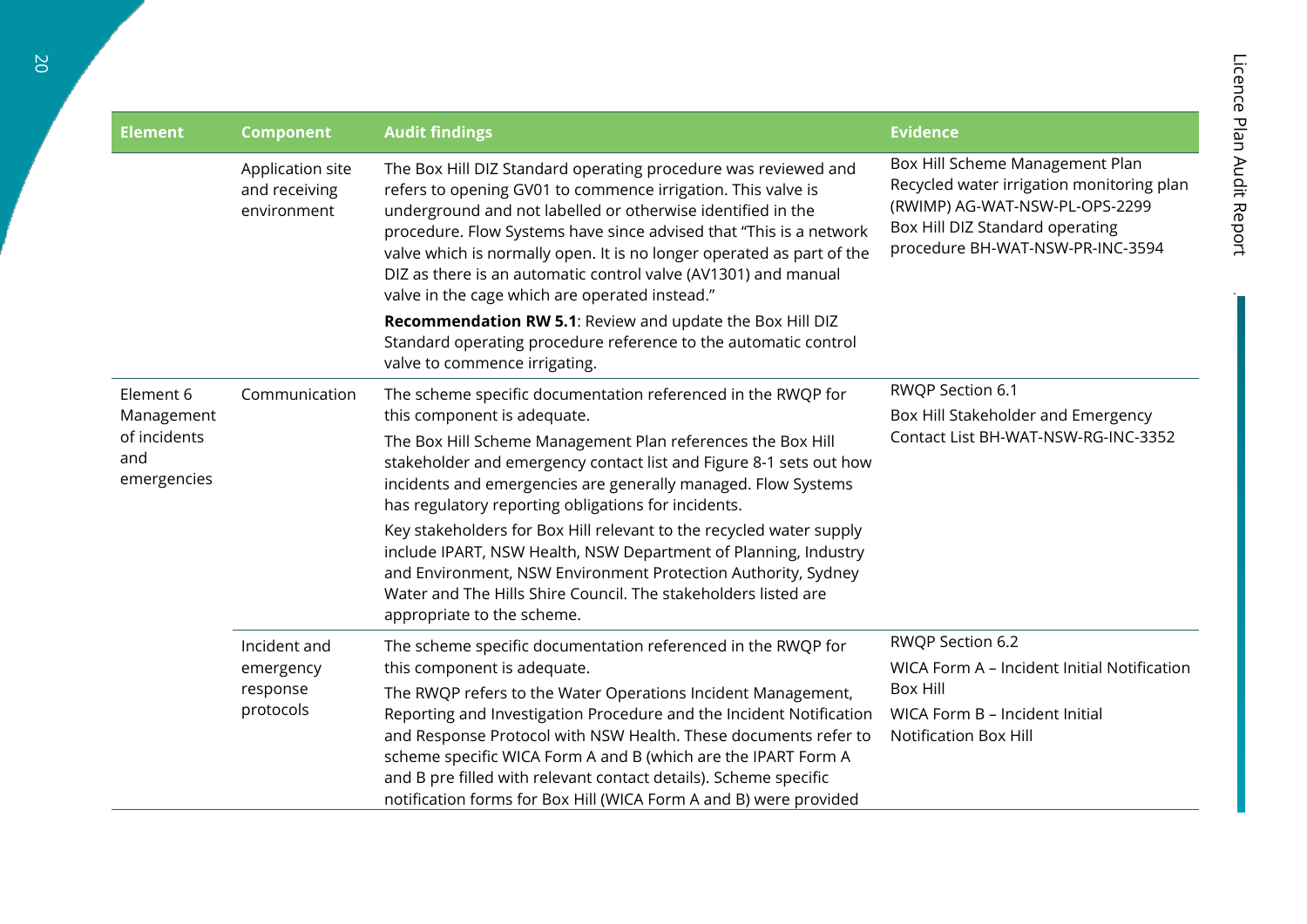| <b>Element</b>                                            | <b>Component</b>                                                                                          | <b>Audit findings</b>                                                                                                                                                                                                                                                                                                                                                                                                                                                                                                                                                                                                 | <b>Evidence</b>                                                                                                                                                                                                      |
|-----------------------------------------------------------|-----------------------------------------------------------------------------------------------------------|-----------------------------------------------------------------------------------------------------------------------------------------------------------------------------------------------------------------------------------------------------------------------------------------------------------------------------------------------------------------------------------------------------------------------------------------------------------------------------------------------------------------------------------------------------------------------------------------------------------------------|----------------------------------------------------------------------------------------------------------------------------------------------------------------------------------------------------------------------|
|                                                           |                                                                                                           | as evidence. The Incident Notification and Response Protocol with<br>NSW Health references these forms and describes when they<br>should be used.                                                                                                                                                                                                                                                                                                                                                                                                                                                                     | Box Hill Recycled Water Out of<br>Specification Work Instruction BH-WAT-<br>NSW-PR-OPS-3492<br>Incident Notification and Response<br>Protocol with NSW Health for Supply of<br>Sewerage, Recycled Water and Drinking |
|                                                           |                                                                                                           |                                                                                                                                                                                                                                                                                                                                                                                                                                                                                                                                                                                                                       | Water Services AG-WAT-AUS-PR-INC-1277                                                                                                                                                                                |
| Element 8<br>Community<br>involvement<br>and<br>awareness | Consultation<br>with users of<br>recycled water<br>and the<br>community<br>Communication<br>and education | The Cooranbong Water Quality Plan Licence audit identified an<br>opportunity for improvement to include further information in<br>RWQP Component 8.1 on the assessment process used in<br>developing the customer communication program.<br>OFI RW 8.1: Include further information in the RWQP documenting<br>the assessment requirements for developing the consultation<br>program.                                                                                                                                                                                                                                | RWQP Section 8.1 and 8.2                                                                                                                                                                                             |
| Element 9                                                 | Validation of                                                                                             | The Cooranbong Water Quality Plan Licence audit assessed that the                                                                                                                                                                                                                                                                                                                                                                                                                                                                                                                                                     | RWQP Section 9.1, 9.2 and 9.3                                                                                                                                                                                        |
| Validation,<br>research and<br>development                | processes<br>Design of<br>equipment<br>Investigative<br>studies and<br>research<br>monitoring             | process for validation, research and development is adequately<br>described in Section 9.1, 9.2 and 9.3 of the RWQP. An opportunity<br>for improvement exists in the process for revalidation of<br>equipment which occurs on system change. Processes to evaluate<br>system change are assessed using the System Change Checklist<br>and the WICA Change checklist. An observation was noted that<br>while the WICA Change checklist refers to change that would<br>require significant change to a licence plan, the reference to the<br>requirements for when revalidation should occur could be more<br>explicit. | WICA Change checklist FS-WAT-NSW-FM-<br>GOV-2690                                                                                                                                                                     |
|                                                           |                                                                                                           | OFI RW 9.1: Detail more explicit requirements for when<br>revalidation will need to occur in the RWQP.                                                                                                                                                                                                                                                                                                                                                                                                                                                                                                                |                                                                                                                                                                                                                      |
| Element 10<br>Documentatio                                | Reporting                                                                                                 | The Cooranbong Water Quality Plan Licence audit identified a<br>deficiency in the process as described in Section 10.2 with the                                                                                                                                                                                                                                                                                                                                                                                                                                                                                       | RWQP Section 10.2                                                                                                                                                                                                    |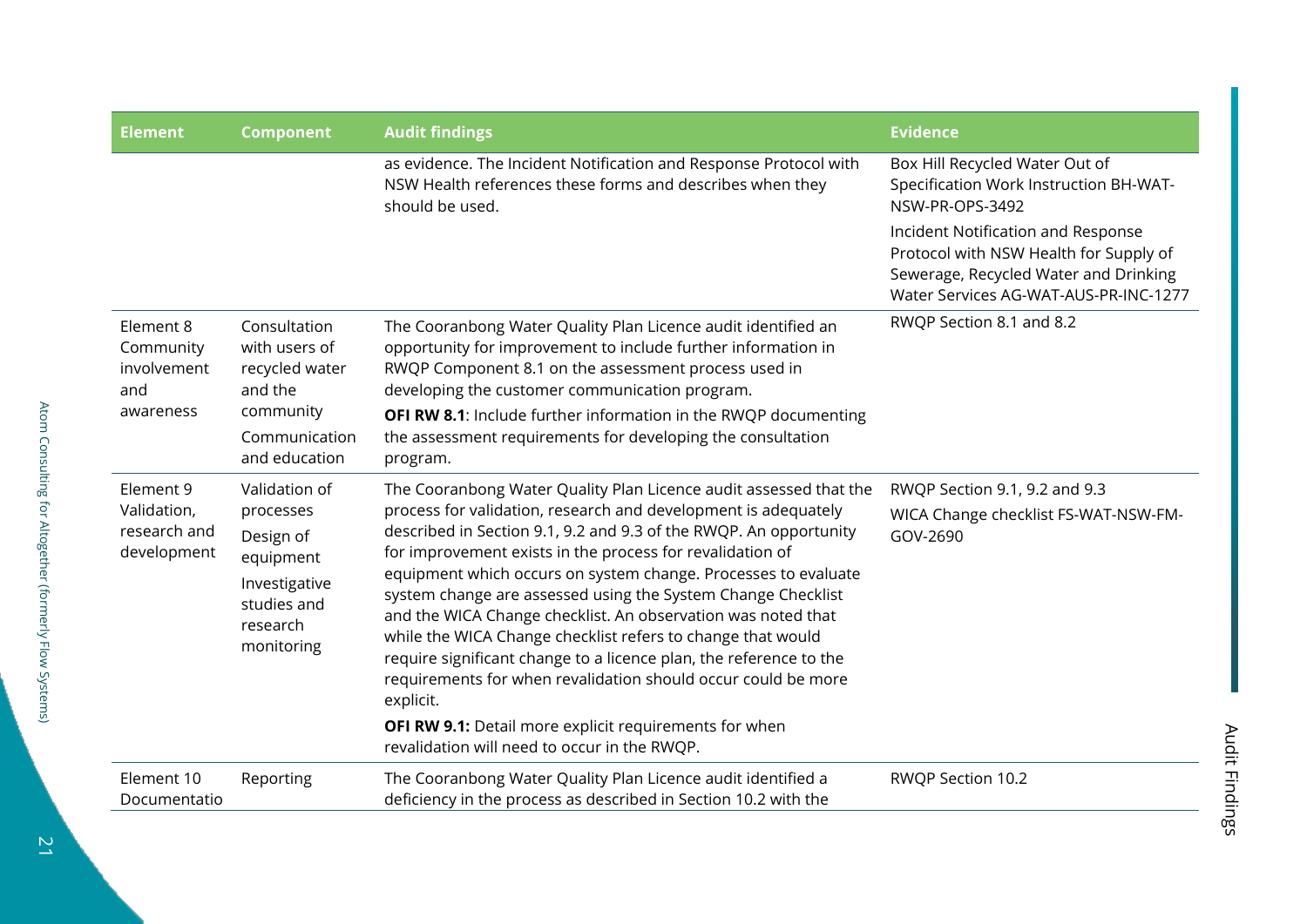| <b>Element</b>                        | <b>Component</b>                      | <b>Audit findings</b>                                                                                                                                                                                                                                                                                                                                                                                                                                                                                                                                   | <b>Evidence</b>   |
|---------------------------------------|---------------------------------------|---------------------------------------------------------------------------------------------------------------------------------------------------------------------------------------------------------------------------------------------------------------------------------------------------------------------------------------------------------------------------------------------------------------------------------------------------------------------------------------------------------------------------------------------------------|-------------------|
| n and<br>reporting                    |                                       | RWQP being silent on annual reporting to end users. The RWQP has<br>been updated to include that the annual report will be made<br>available via the Flow website and be produced in concurrence with<br>the annual IPART compliance report. This component is considered<br>adequate.                                                                                                                                                                                                                                                                  |                   |
|                                       |                                       | There is no procedure listed that describes the activities required to<br>develop the reports. While there is no explicit requirement for this,<br>we are unable to confirm that the Annual report contents would<br>meet the requirements of this clause as the implementation of the<br>licence plan is outside the scope of this audit. An area for<br>improvement is to include further details on IPART compliance<br>reporting regulations, such as reference to the Network Operator<br>Reporting Manual and Retail Supplier's Reporting Manual. |                   |
|                                       |                                       | <b>OFI RW 10.1:</b> Develop procedures that describe the activities<br>required to develop external reports and reference these in the<br>RWQP.                                                                                                                                                                                                                                                                                                                                                                                                         |                   |
| Element 11<br>Evaluation<br>and audit | Long-term<br>evaluation of<br>results | The Cooranbong Water Quality Plan Licence audit identified a<br>deficiency in the process described in Section 11.1 of the RWQP.<br>The RWQP was silent on the assessment of recycled water quality<br>performance as part of an annual review reporting process.                                                                                                                                                                                                                                                                                       | RWQP Section 11.1 |
|                                       |                                       | Section 11.1 of the RWQP has been updated to include that an<br>annual review of long-term water quality performance will be<br>conducted at the same time as annual reporting and that this will<br>be recorded in review meeting minutes and the risk review briefing<br>pack.                                                                                                                                                                                                                                                                        |                   |
|                                       |                                       | This component is now considered adequate following completion<br>of the identified recommendation.                                                                                                                                                                                                                                                                                                                                                                                                                                                     |                   |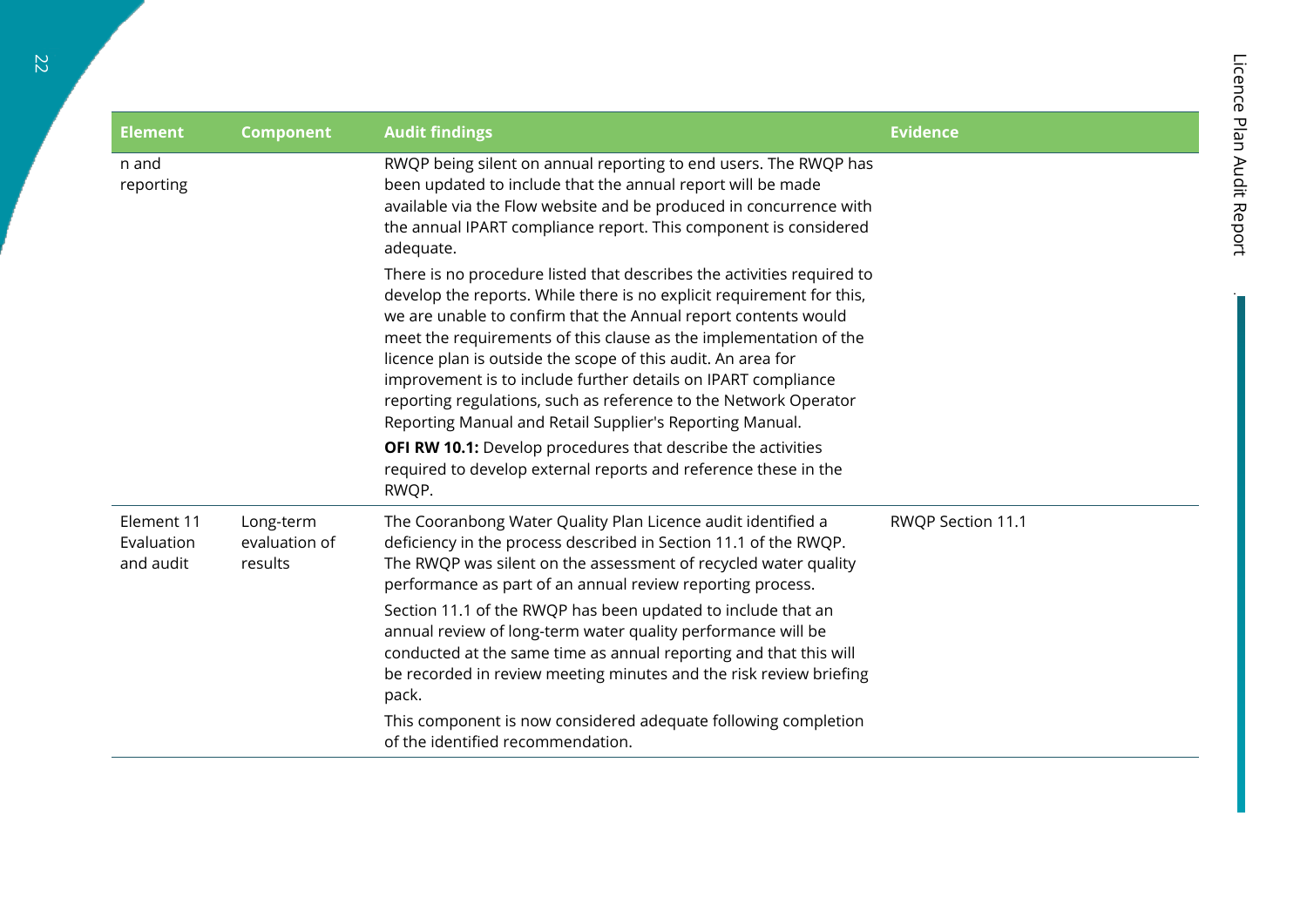| <b>Element</b> | <b>Component</b>                                 | <b>Audit findings</b>                                                                                                                                                                                                                                                                                                                                                                                                                              | <b>Evidence</b>                                                 |
|----------------|--------------------------------------------------|----------------------------------------------------------------------------------------------------------------------------------------------------------------------------------------------------------------------------------------------------------------------------------------------------------------------------------------------------------------------------------------------------------------------------------------------------|-----------------------------------------------------------------|
|                | Audit of recycled<br>water quality<br>management | The Cooranbong Water Quality Plan Licence audit identified an<br>opportunity for improvement in the Audit Procedure. Internal<br>audits are conducted at a minimum annually. The internal audit<br>program did not explicitly specify audits of recycled water quality<br>data. It was confirmed in interviews that quality audits included<br>recycled water. The Internal Audit Program for 2020-21 was<br>provided as evidence of this process. | RWQP Section 11.2<br>Audit Procedure FS-ALL-AUS-PR-GOV-<br>1364 |
|                |                                                  | <b>OFI RW 11.1.1:</b> Clarify that review of recycled water quality data is<br>covered under the internal audit objective for 'quality'.                                                                                                                                                                                                                                                                                                           |                                                                 |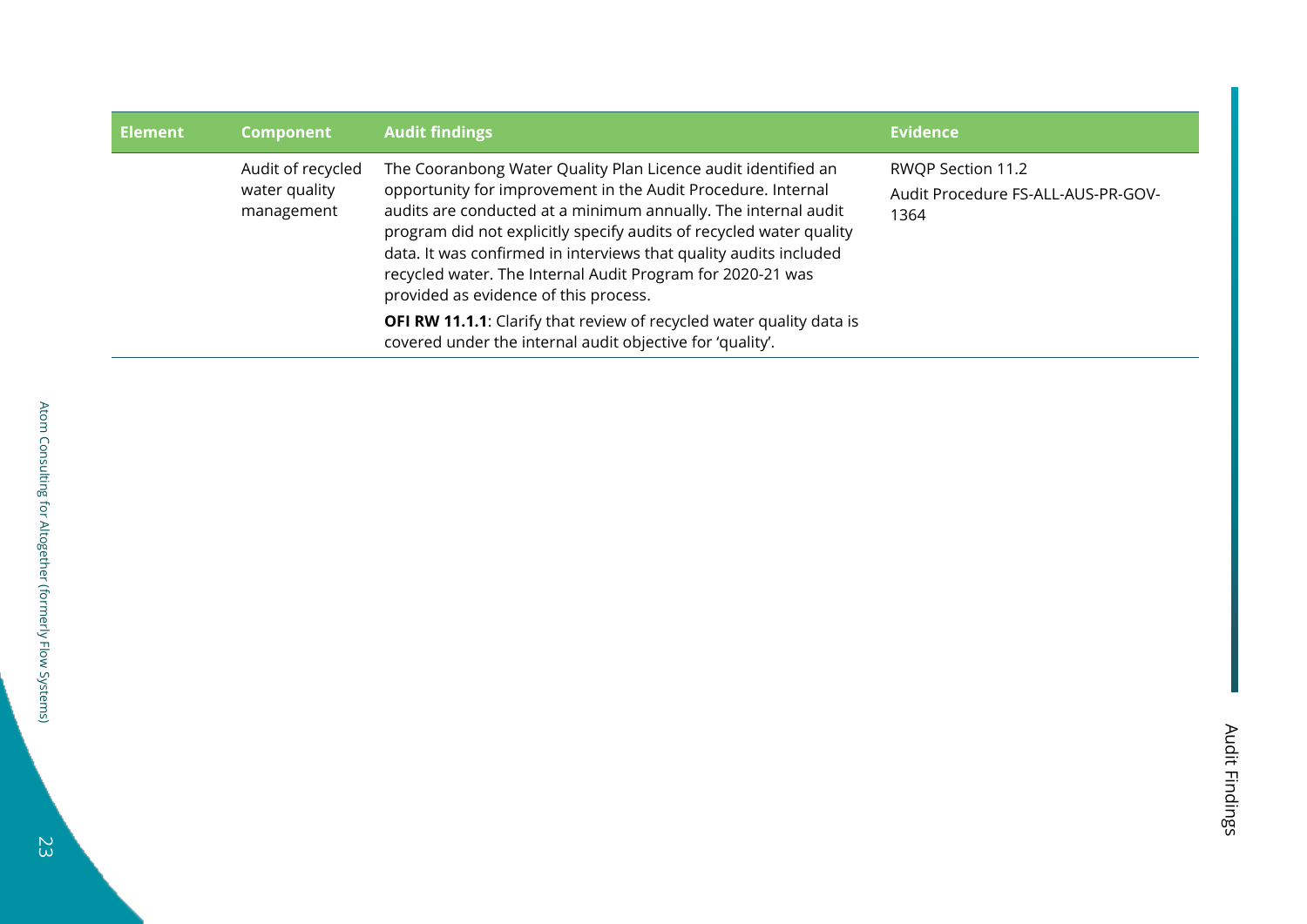#### <span id="page-25-0"></span>4.1.3 Summary of recommendations

A summary of recommendations for the Box Hill recycled water quality plan is detailed below:

- Recommendation RW 2.1: Review and update the Box Hill process flow diagram to accurately reflect current arrangements.
- Recommendation RW 5.1: Review and update the Box Hill DIZ Standard operating procedure reference to the automatic control valve to commence irrigating.

#### <span id="page-25-1"></span>4.1.4 Summary of opportunities for improvement

A summary of opportunities for improvement for the Box Hill recycled water quality plan are detailed below:

- OFI RW 8.1: Include further information in the RWQP documenting the assessment requirements for developing the consultation program
- OFI RW 9.1: Details more explicit requirements for when revalidation will need to occur in the RWQP
- OFI RW 10.1: Develop procedures that describe the activities required to develop external reports and reference these in the RWQP.
- OFI RW 11.1.1: Clarify that review of recycled water quality data is covered under the internal audit objective for 'quality'